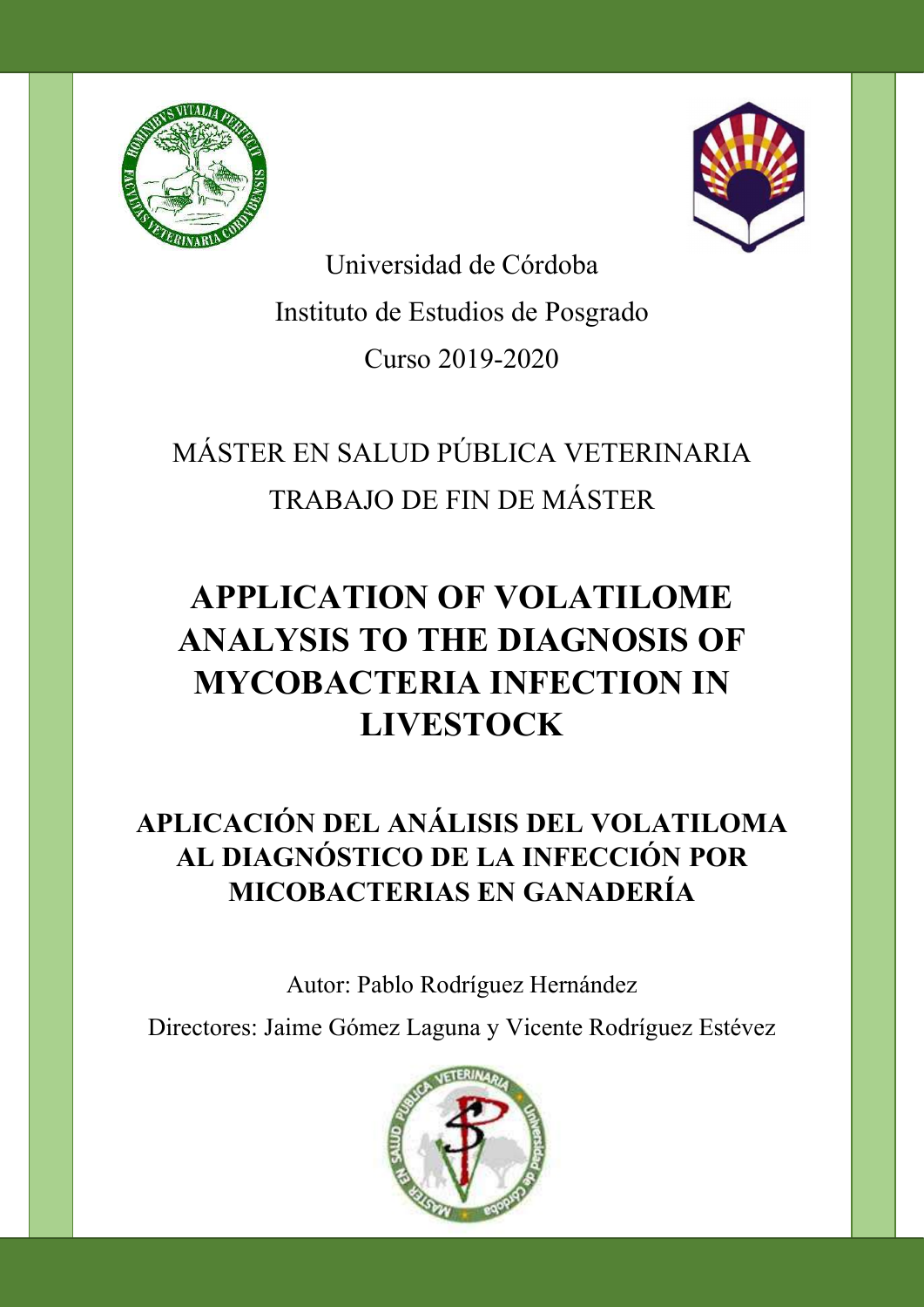## **Index**

| 1. Abstract                                                                  | 1              |
|------------------------------------------------------------------------------|----------------|
| 2. Resumen                                                                   | $\overline{2}$ |
| 3. Introduction                                                              | 3              |
| 4. Mycobacterium bovis and Mycobacterium avium subsp.                        |                |
| <i>paratuberculosis</i> as mycobacteria target of study                      | $\overline{4}$ |
| 5. Routine diagnostic techniques against <i>M. bovis</i> and <i>M. avium</i> |                |
| subsp. paratuberculosis                                                      | 6              |
| 6. Impact of the experimental setting on the VOCs profile                    | 8              |
| 7. Species under study                                                       | 12             |
| 8. Biological matrices                                                       | 13             |
| 9. Instrumental techniques                                                   | 20             |
| 10. Targeted analysis versus non-targeted analysis                           | 22             |
| 11.Conclusion                                                                | 23             |
| 12. References                                                               | 25             |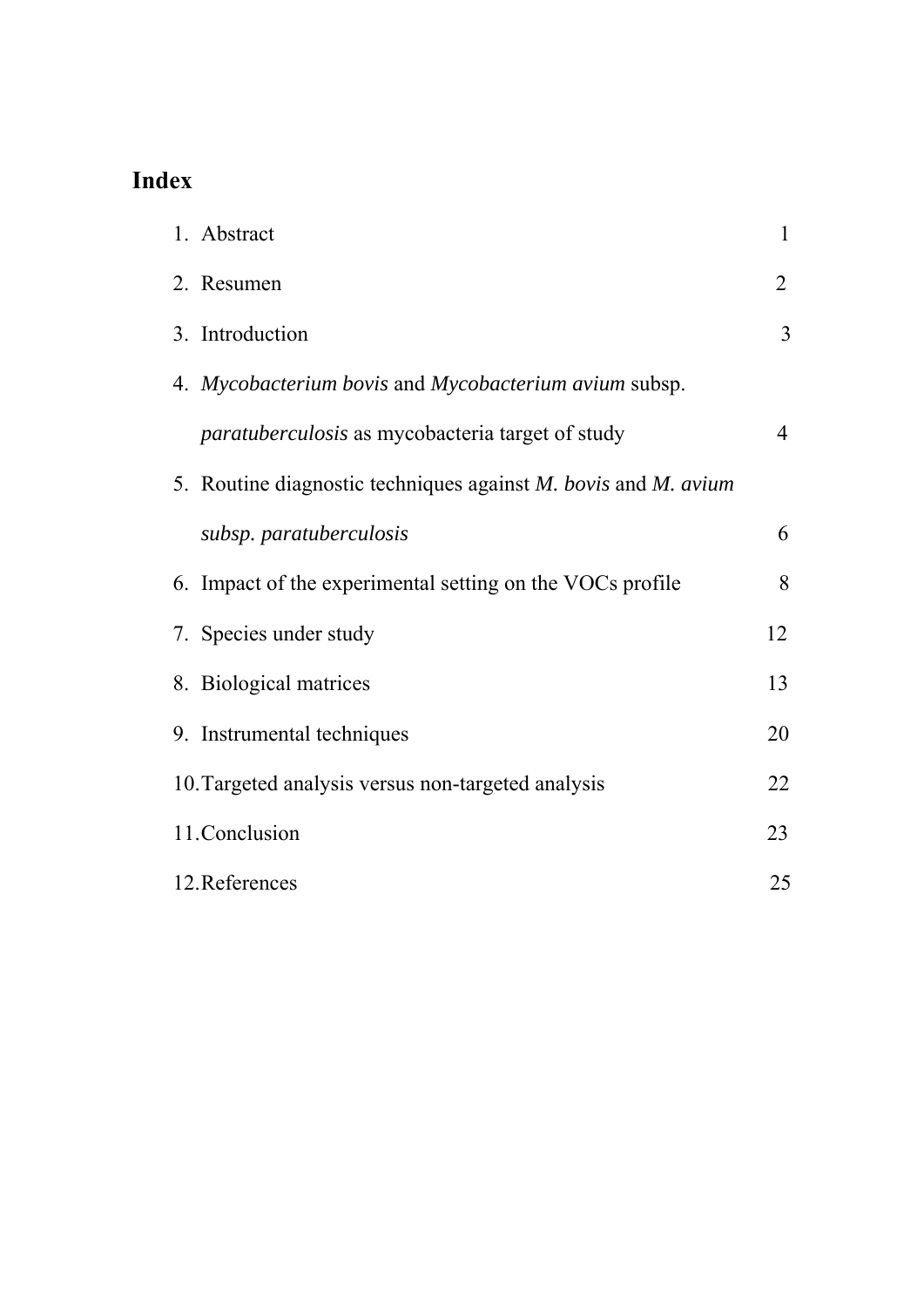#### **1. Summary**

Volatile organic compounds (VOCs) are small molecular mass metabolites which compose volatilome, whose analysis has been widely employed in different areas. This innovative approach has emerged in research as a diagnostic alternative to different diseases in human and veterinary medicine which still present constraints regarding analytical and diagnostic sensitivity. Such is the case of the infection by mycobacteria responsible for tuberculosis and paratuberculosis in livestock. The low sensitivity of the current diagnostic techniques against *Mycobacterium bovis* (or *Mycobaccterium tuberculosis* complex) and *Mycobacterium avium* subsp. *paratuberculosis*, as well as other hurdles such as low mycobacteria loads in samples, a tedious process of microbiological culture, inhibition of many variables or intermittent shedding of the mycobacteria highlight the importance of evaluating new techniques that open different options in the diagnostic paradigm. In this sense, volatilome analysis stands as a potential option because it fulfills mycobacterial diagnosis requirements. The aim of the present review is to compile the information related to the diagnosis of tuberculosis and paratuberculosis in livestock through the analysis of VOCs by using different biological matrixes. The analytical techniques used for the evaluation of VOCs are discussed focusing on the advantages and drawbacks offered compared to the routine diagnostic tools. In addition, the described differences in the bibliography among *in vivo* and *in vitro* assays, natural and experimental infections and the use of specific VOCs (target analysis) and complete VOCs pattern (untarget analysis) are highlighted. This review emphasizes how this methodology could be useful in the problematic diagnosis of tuberculosis and paratuberculosis in livestock and poses challenges to be addressed in future research.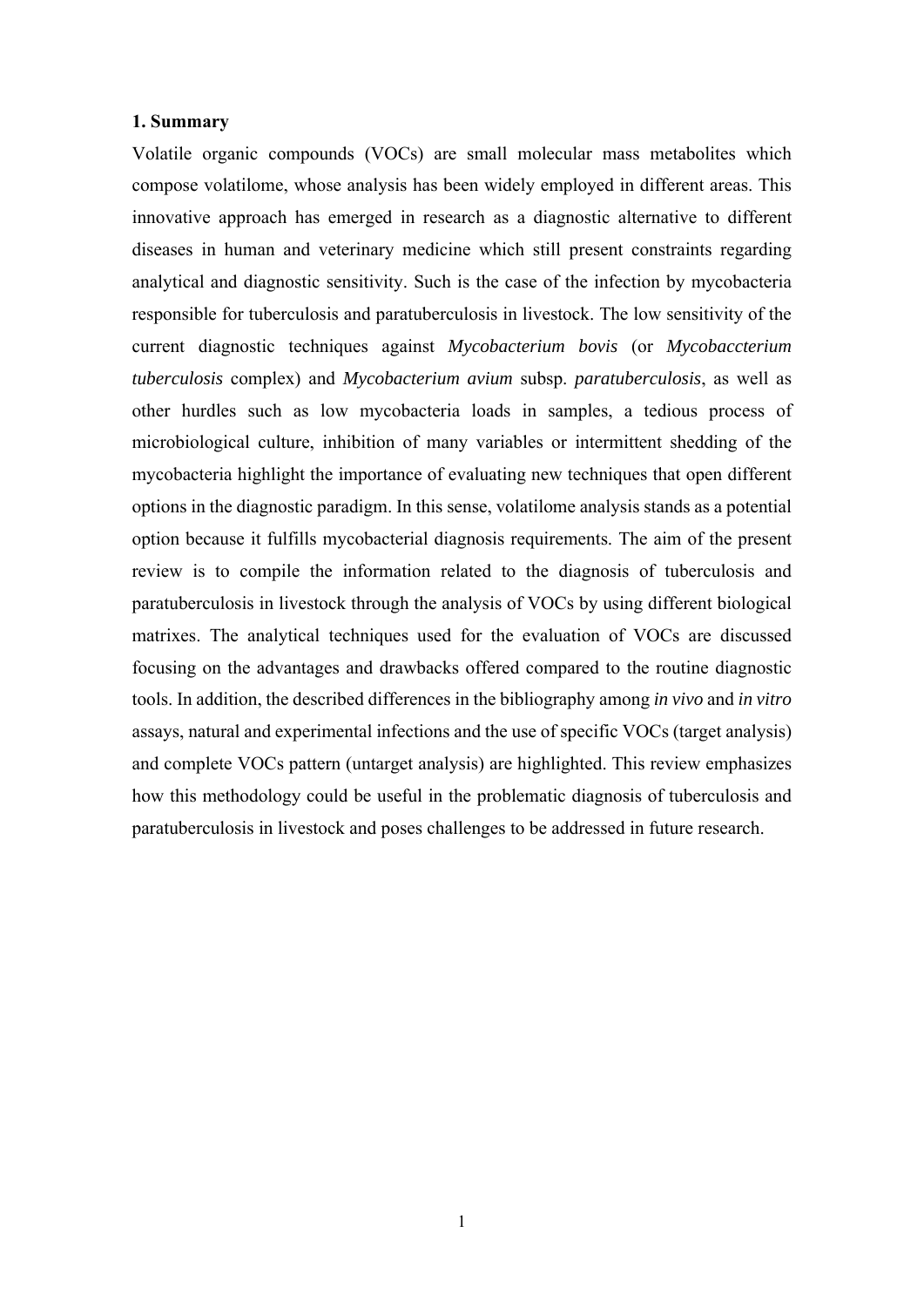#### **2. Resumen**

Los compuestos orgánicos volátiles (COVs) son metabolitos de bajo peso molecular que componen el volatiloma, cuyo análisis ha sido ampliamente utilizado en diferentes áreas. Este innovador enfoque ha surgido en el campo de la investigación como una alternativa diagnóstica a diferentes enfermedades en medicina humana y veterinaria con problemas de sensibilidad analítica y diagnóstica. Tal es el caso de la infección causada por las micobacterias responsables de la tuberculosis y la paratuberculosis en el ganado. La baja sensibilidad de las técnicas diagnósticas actuales (principalmente basadas en cultivo, PCR y ensayos inmunológicos) frente a *Mycobacterium bovis* (o complejo *Mycobacterium tuberculosis*) y *Mycobacterium avium* subsp. *paratuberculosis*, así como otros inconvenientes como la baja carga bacteriana en las muestras, el tedioso y laborioso proceso que el cultivo microbiológico supone, la inhibición asociada con diferentes variables o la eliminación intermitente de las micobacterias, ponen de manifiesto la importancia de evaluar nuevas técnicas que arrojen diferentes opciones al paradigma del diagnóstico de la infección por estas micobacterias. En este sentido, el análisis del volatiloma se presenta como una opción de potencial interés ya que cumple ampliamente los requerimientos exigidos para el diagnóstico de los procesos causados por micobacterias. El objetivo de la presente revisión es recopilar la información relativa al diagnóstico de la tuberculosis y la paratuberculosis en ganado mediante el análisis de COVs utilizando diferentes matrices biológicas. Así, en este trabajo se discuten las técnicas analíticas utilizadas para la evaluación de COVs poniendo el punto de mira en las ventajas e inconvenientes que ofrecen en comparación con las herramientas diagnósticas de rutina. Además, se destacan las diferencias descritas en la bibliografía entre los estudios *in vivo* e *in vitro*, las infecciones naturales y experimentales y entre el uso de volátiles concretos (análisis dirigido) y patrones de COVs completos (análisis no dirigido). Esta revisión resume como diferentes técnicas analíticas podrían ser útiles en el problemático diagnóstico de la tuberculosis y la paratuberculosis en ganado, y plantea desafíos para estudios futuros.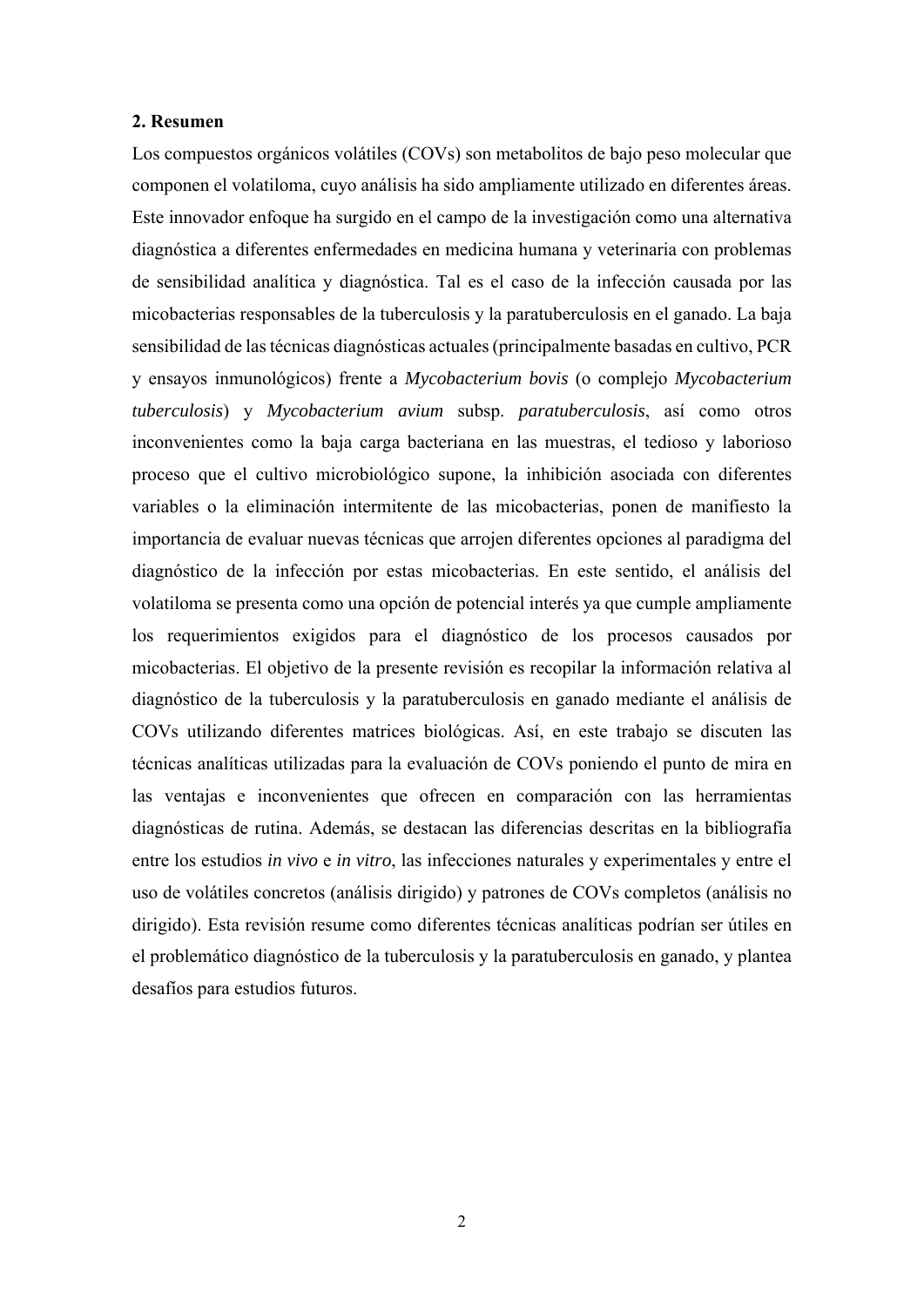#### **3. Introduction**

Analysis of volatile organic compounds (VOCs) is an emerging research area in both human and veterinary medicine (Purkhart et al., 2011), which allows a non-invasive, fast and economic diagnosis as well as identification of new biomarkers as alternative to current diagnostic techniques (Maurer et al., 2019). VOCs are defined as a sub-category of small molecular mass substances within metabolites, which are characterised by its low boiling point and high-vapour pressure (Rioseras et al., 2017; Ebert et al., 2017). VOCs are produced into the environment, allowing a direct measuring in the gas phase and offering a minimum sample handling, a non-invasive monitoring and an easier sampling compared to other metabolites which have to be extracted from biological samples (Sinha et al., 2017; Singh et al., 2018). In this context, volatilome (or volatome) is the VOCs signature produced by an organism (Phillips et al., 2013; Amann et al., 2014a; Heddergott et al., 2014; Filipiak et al., 2016).

The volatilome has a wide variety of uses and applications, such as diagnosis of infectious diseases (Burciaga-Robles et al., 2009) and neoplasia (Sever et al., 2015), distinction between vaccinated and non-vaccinated animals (Stahl et al., 2015), monitoring of antibiotic treatment (Berendsen et al., 2015), differentiation of diet composition (Recharla et al., 2017; Perez-Calvo et al., 2019) and even evaluation of reproductive parameters (Karthikeyan et al., 2013). Since VOCs are constantly emitted during metabolic processes, the detection of VOC profiles might enable the development of novel noninvasive diagnostic tools (Amann et al., 2014a).

The identification of VOCs produced by pathogens, host-pathogen interactions and biochemical pathways, either associated with homeostasis or pathophysiological responses, has become the volatilome into an approach of growing interest for the diagnosis of infectious diseases (Ellis et al., 2014). Pathologic processes have the potential to influence VOCs either by producing new volatile substances or by the metabolic consumption of VOC substrates that are normally present (Probert et al., 2009). Consequently, the diagnostic potential of VOC analysis includes two perspectives, the search of new biomarkers and the identification of biomarkers lost along a pathological process (Purkhart et al., 2011).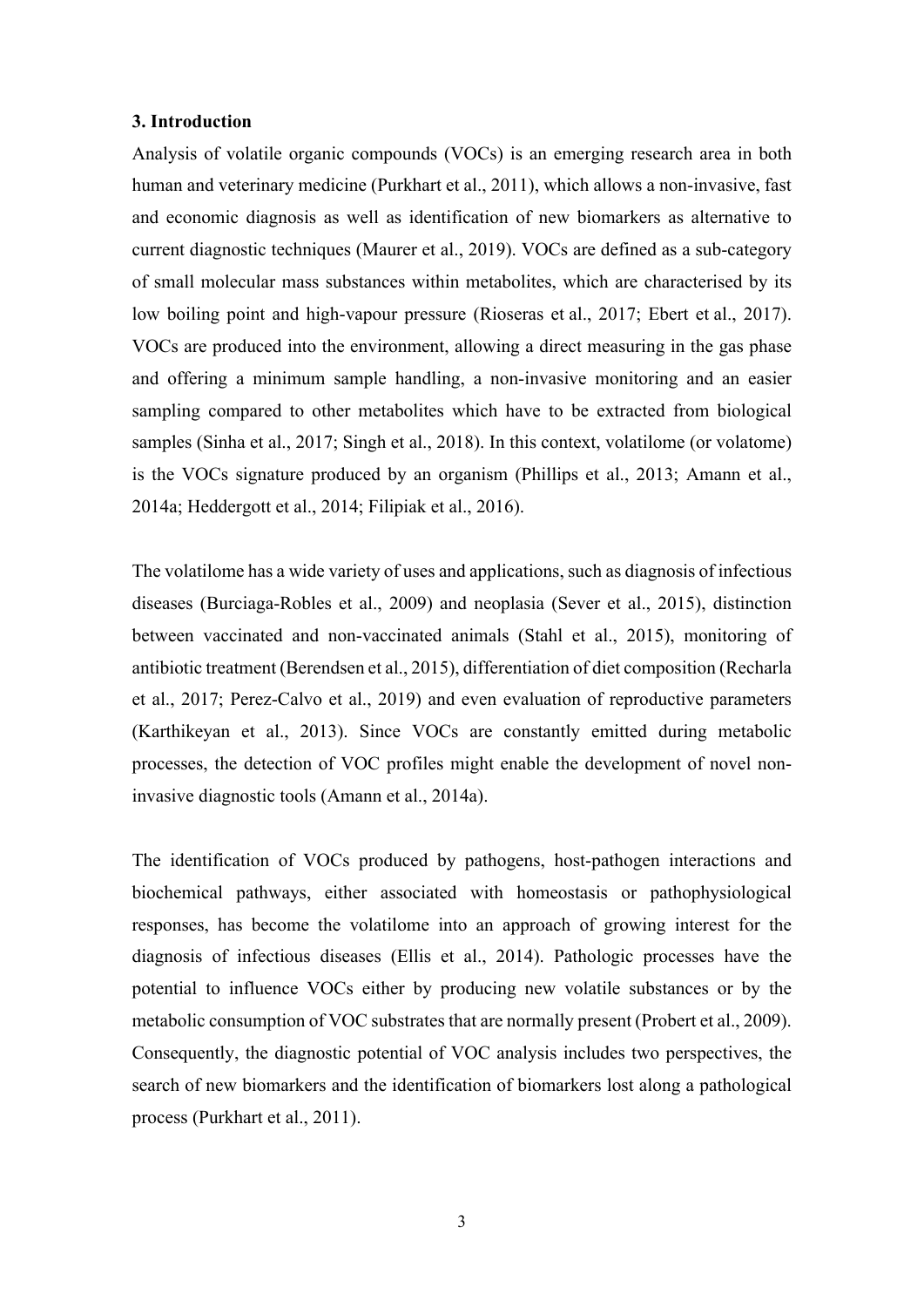Infection by slowly growing mycobacteria, such as *Mycobacterium bovis* or *M. avium* subsp. *paratuberculosis* (MAP), is one of the diseases of livestock which might take advantage of the development of faster and sensitive diagnostic techniques. Taking into account the growth requirements of these mycobacteria as well as other factors associated with the host immune response after infection, diagnosis of mycobacterial infection becomes a challenge, especially in livestock sector. The diagnosis of the infection by mycobacteria is currently based on different tedious, expensive, laborious and timeconsuming methodologies (Biet et al., 2005; Nienhaus et al., 2011; Ratiu et al., 2017). Thus, the analysis of VOCs has been proposed as an alternative for the diagnosis of these infections (Table 1) supported by the fact that, historically, people suffering tuberculosis had a characteristic breath smell (Spooner et al., 2009).The research carried out in this context has used different biological matrices, such as serum (Fend et al., 2006; Weiner et al., 2012), breath (Phillips et al., 2010; Weiner et al., 2012), faeces (Stahl et al., 2015; Ellis et al., 2017) and microbiological culture (Pavlou et al., 2004; McNerney et al., 2012; Purkhart et al., 2017; Küntzel et al., 2018) in order to identify biomarkers related to diseases produced by mycobacteria.

Despite the use of VOCs obtained from different biological samples to diagnose diseases is considered as a big hope with a promising future, at the moment it remains at a developing step (Ratiu et al., 2019a). One of the main hurdles against the development of this new strategy is the lack of standardisation between studies which often leads to noncomparable results (Franchina et al., 2018; Ratiu et al., 2019a). Few detailed *in vivo* studies are available on the analysis of VOCs as a diagnostic tool for mycobacterial infection in animals. In light of these premises, the present review collects the available literature to evaluate methodologies and procedures used for the diagnosis of infection by mycobacteria in livestock, focusing in the infection by *Mycobacterium bovis* and MAP, to point out future research lines of interest to be implemented.

## **4.** *Mycobacterium bovis* **and** *Mycobacterium avium* **subsp.** *paratuberculosis* **as mycobacteria target of study**

Mycobacteria belong to the genus *Mycobacterium* which includes the *M. tuberculosis* complex (MTBC), with all the causative species of human and mammal's tuberculosis; the *M. avium* complex (MAC), which also comprises species of relevance in human and veterinary medicine, such as MAP; as well as environmental rapid and slow-growing non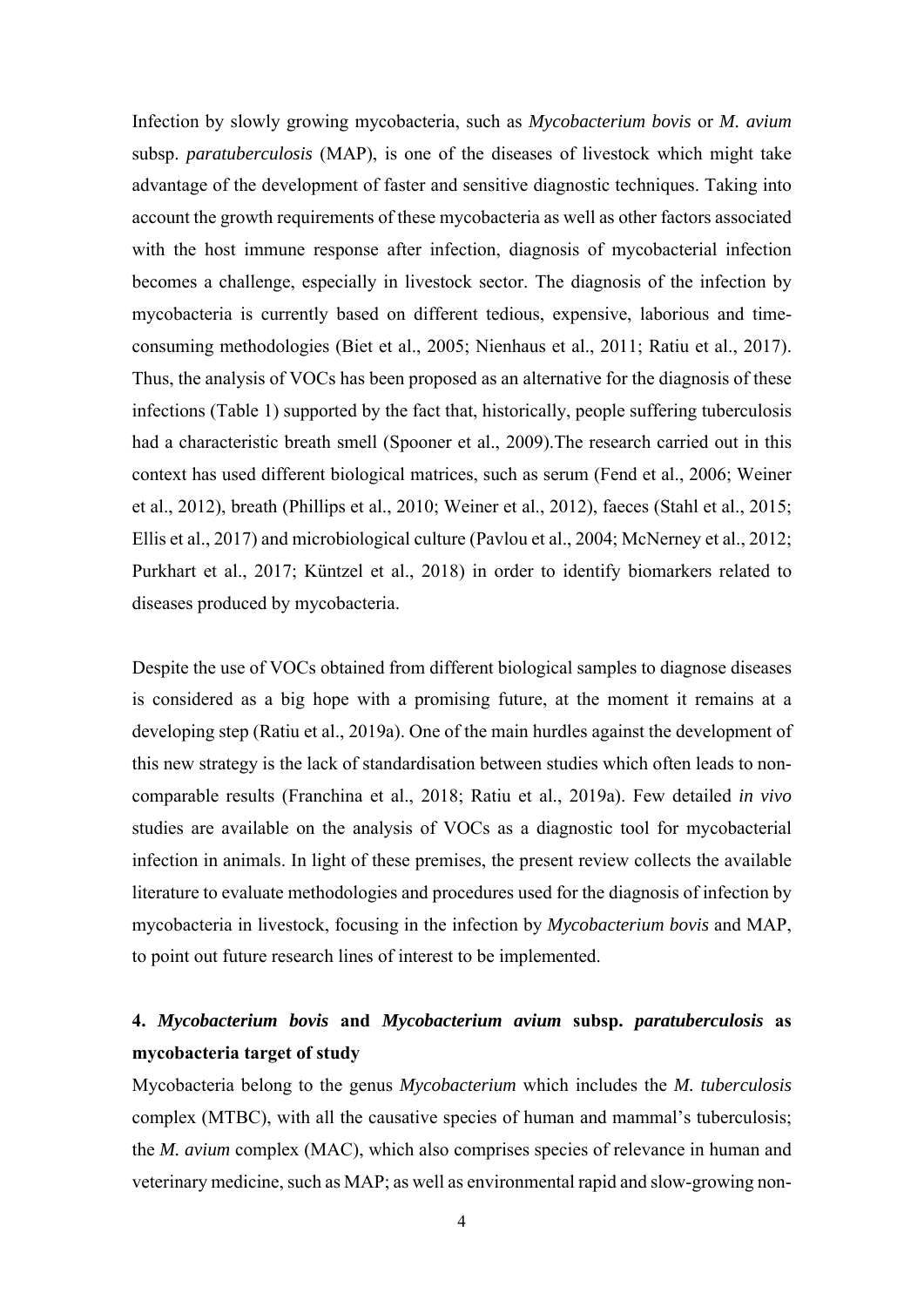tuberculous mycobacteria. These all are aerobic and immobile bacilli with specific growing conditions which include pathogenic, opportunistic and saprophytic species (Pontiroli et al., 2013; Rahman et al., 2014). While there are many species, such as *M. tuberculosis* and *M. bovis*, known for being the etiological agents of important human and animal diseases; rapid- and slow-growing non-tuberculous mycobacteria use to be minority species, which should be considered because of their interference with the currently established diagnostic systems (Biet and Boschiroli, 2014).

#### *4.1 Mycobacterium bovis*

*M. bovis* is the aetiological agent responsible for bovine tuberculosis (bTB), also considered as the main cause of animal tuberculosis due to the multi-host character of this bacterium (Michelet et al., 2018). Animal tuberculosis is a zoonotic disease with great impact on public health, agriculture, wildlife and trade areas (Biet et al., 2005; Schiller et al., 2010a). In this sense, although the majority of cases reported as human tuberculosis are caused by *M. tuberculosis*, approximately 30 % of these cases are related to *M. bovis* infection (zoonotic tuberculosis) (Ellis et al., 2017), especially in developing countries (Müller et al., 2013) where prevalence of livestock bTB becomes substantial (Cosivi et al., 1998; Grange, 2001; Cleaveland et al., 2007). Despite huge efforts are currently focused on the eradication of bTB, there are many difficulties, mainly associated with the performance of the different diagnostic techniques, which make it very difficult in endemic countries (Skuce et al., 2012). Therefore, zoonotic tuberculosis is often underreported, emphasising the importance of providing appropriate diagnostic tools in livestock to reach the eradication of *M. bovis* and reduce zoonotic tuberculosis cases.

#### *4.2 Mycobacterium avium* subsp. *paratuberculosis*

Paratuberculosis (PTB) or Johne's disease is a chronic infection that affects the small intestine of ruminants resulting in a marked reduction of animal productivity (Bergmann et al., 2015) and sometimes in death (Purkhart et al., 2011). Its causative agent is MAP and it is also believed to be related to Crohn's disease, a chronic bowel disease in humans, although this fact is yet to be defined (Mendoza et al., 2009; Chiodini et al., 2012; Roda et al., 2020).

The main importance of PTB comes from the great economic losses in animals due to reduced milk and meat yields as well as slaughter value (Kasbohm et al., 2017). MAP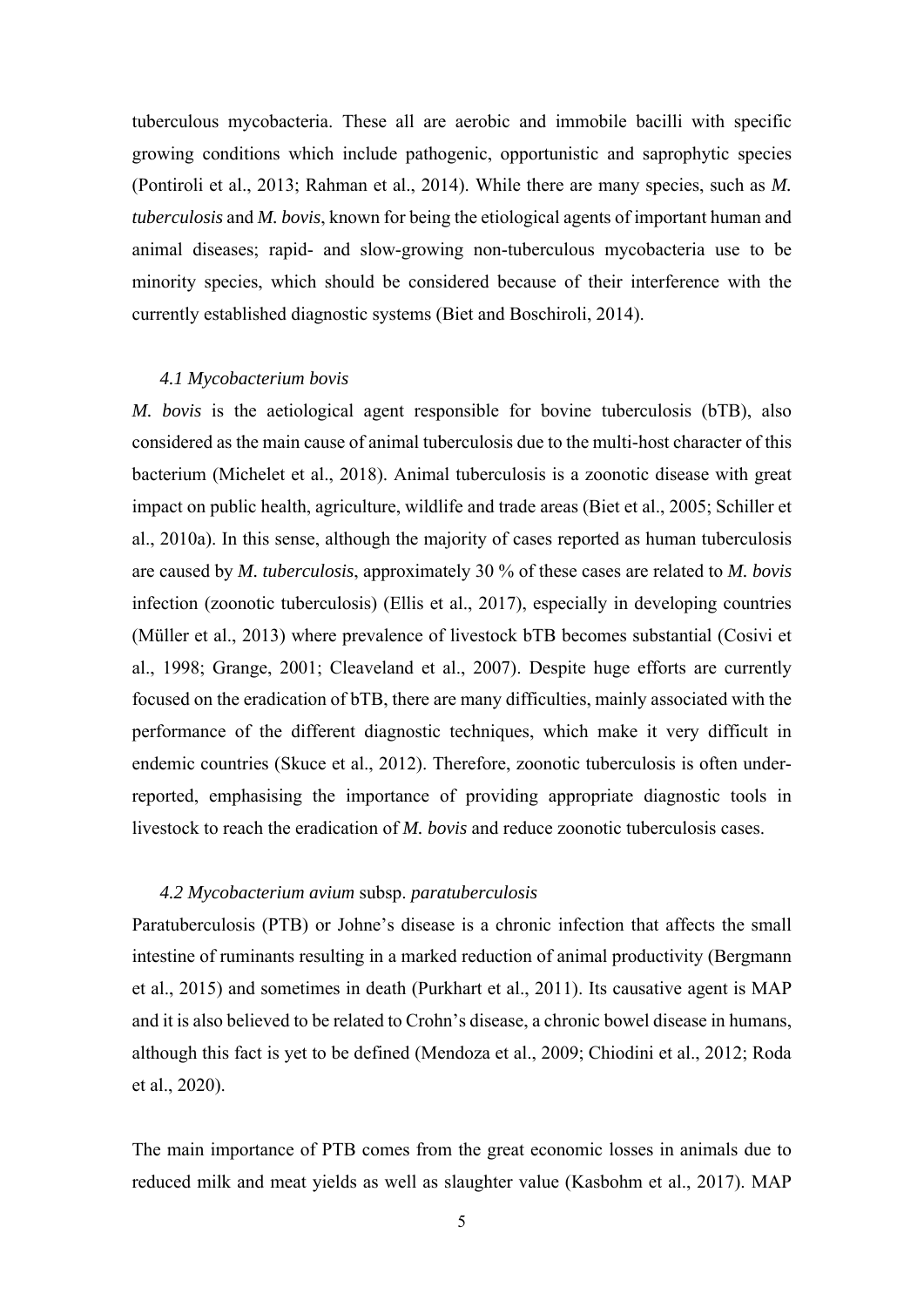diagnosis becomes a challenge because of its pathogenesis: while the main clinical signs are only present in the late progression of the disease, when the body condition is severely affected, the animals intermittently spread bacteria during a previous subclinical phase. These features result in a low sensitivity of the current direct (faecal culture and genome detection) and indirect (specific antibodies detection) diagnostic methods (McKenna et al 2005, Köhler et al 2008). Hence, reliable and alternative diagnostic methodologies are of key importance to identify infected animals and improve the sensitivity of the diagnosis.

### **5. Routine diagnostic techniques against** *M. bovis* **and** *M. avium* **subsp.**  *paratuberculosis*

The diagnosis of mycobacterial infection is currently at the centre of attention because, although well-established and reliable, it has its own limitations. Apart from being a tedious process, special consideration must be given to the lack of an optimal diagnostic sensitivity and the different variables which may interfere with the methods and techniques in use (Nienhaus et al., 2011; Maurer et al., 2019). Therefore, an accurate and reliable diagnostic methodology of the infection by mycobacteria is the cornerstone of their control (Fend et al., 2005).

*5.1 Current ante-mortem and postmortem diagnostic techniques against M. bovis*  Field and ante-mortem surveillance tests against *M. bovis* infection are mainly based on the detection of a delayed-type hypersensitivity response to the intradermal skin test (IST) through the inoculation of purified protein derivative from *M. bovis* (bPPD; tuberculin protein); and on quantifying the concentration of gamma interferon (IFN- $\gamma$ ) after culturing blood samples in the presence of tuberculin, in the case of IFN-γ assay test, a supplemental or confirmatory test (Peled et al., 2012). IST is currently considered as the official diagnostic screening technique in many countries worldwide, being compulsory the slaughtering of those animals with a positive result (Bezos et al., 2014). Although IST and IFN-γ assay have reasonable sensitivity (66,06-69,41% and 74,00%, respectively) and good specificity ( $\geq$  99% for both tests) (Alvarez et al., 2012; Nuñez-Garcia et al., 2018), both techniques requires a minimum of 48–72 hours to obtain a result (Schiller et al., 2010b; Nienhaus et al., 2011) besides presenting other disadvantages and limitations. On the one hand, IST requires visiting the farm and restraint of the animals twice and a delicate procedure and interpretation of skin results (Peled et al., 2012; Cho et al., 2015); on the other hand, IFN-γ assay implies a complex laboratory methodology (Ellis et al.,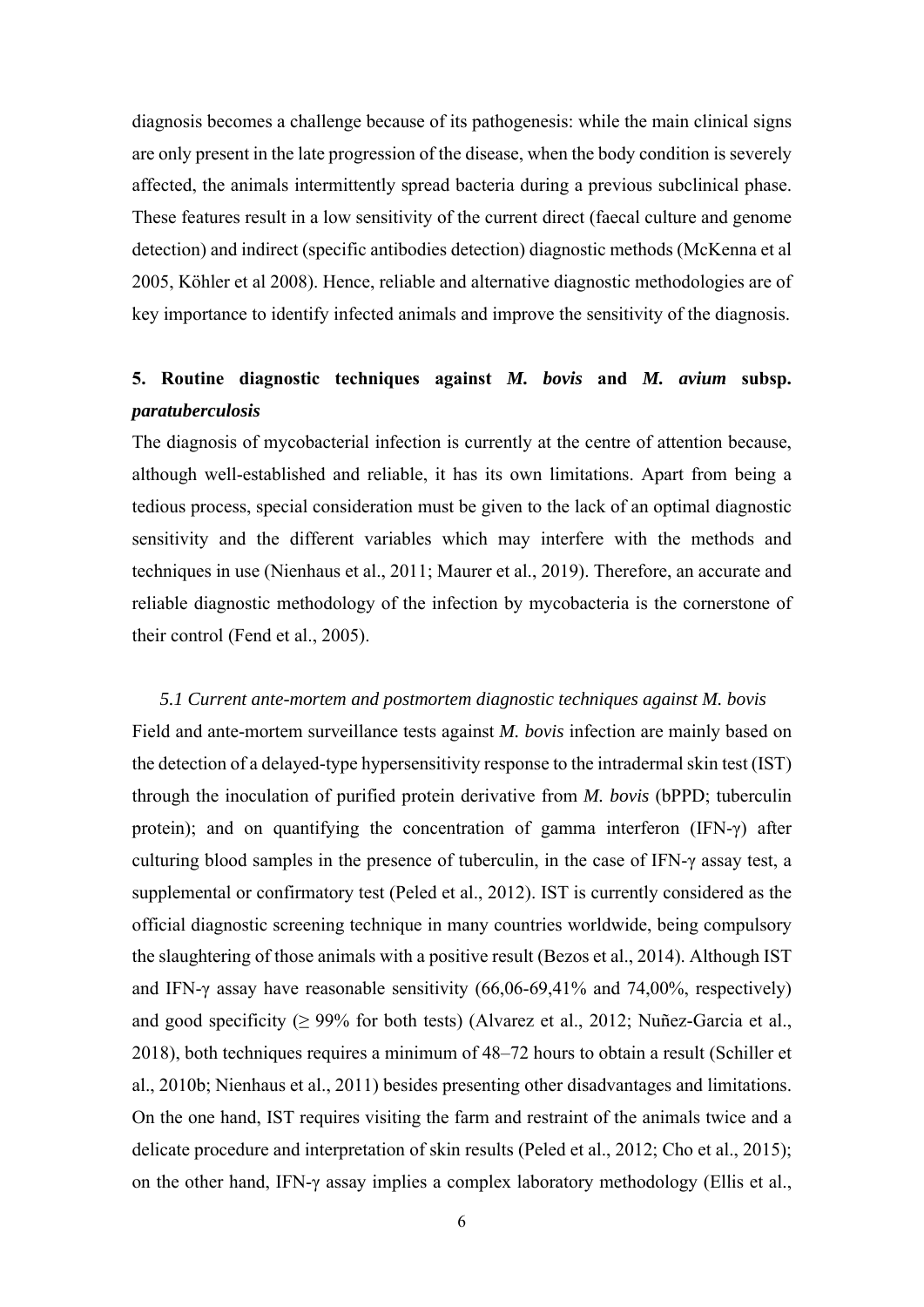2014), a considerably more expensive price than a skin test (Schiller et al., 2010b; Katsenos et al., 2011) and suffer from cross-reactivity with other related mycobacteria resulting in false positive test results (Maurer et al., 2019). In addition, performance of these tests can be compromised by factors associated with the immune response and health status of the animal leading to a misinterpretation of the results (Kaneen and Pfeiffer, 2006). Development and use of a pre-screening test before field tests would be useful to reduce work efforts and diagnostic time (Cho et al., 2015).

Although microbiological culture is considered the gold standard approach for the diagnosis of mycobacterial infection, it is characterised by a long incubation time to confirm the presence of mycobacteria (around 8-12 weeks) (Maurer et al., 2019). Furthermore, the isolation of mycobacteria needs specific compounds such as mycobactin, which determine the viability and growth of the mycobacteria, and sometimes, additional steps such as decontamination. For all these reasons culture becomes a tedious and laborious, although necessary, option in *M. bovis* diagnosis.

Other *in vitro* assays, such as serologic assays (ELISA) or polymerase chain reaction (PCR), have limitations associated with accuracy and execution that restrict their use (De la Rua-Domenech et al., 2006). While ELISA sensitivity is affected by the delayed and irregular antibodies response in bTB (Hanna et al., 1992), PCR is considered a postmortem diagnostic option with promising findings but still under development, focused on the search of markers that ensure diagnostic sensitivity (Lorente-Leal et al., 2019). Therefore, the reliability of these tests depends on the stage of infection and, in addition, these require transporting of animal samples to the laboratory, which finally increases diagnostic time too (Ratiu et al., 2019a), highlighting the interest on the availability of portable equipment.

### *5.2 Current ante-mortem and postmortem diagnostic techniques against M. avium*  subsp. *paratuberculosis*

The intermittent and sometimes low shedding of the mycobacteria as well as the irregular sero-conversion in the subclinical phase of PTB (Kruger et al., 2014; Miekisch et al., 2014) gives a limited sensitivity to the *in vivo* diagnosis (Kasbohm et al., 2017), currently based on serological assays (ELISA) and PCR from faeces. Although ELISA has a limited sensitivity, the irregular spread of bacteria via faeces has raised serology as the most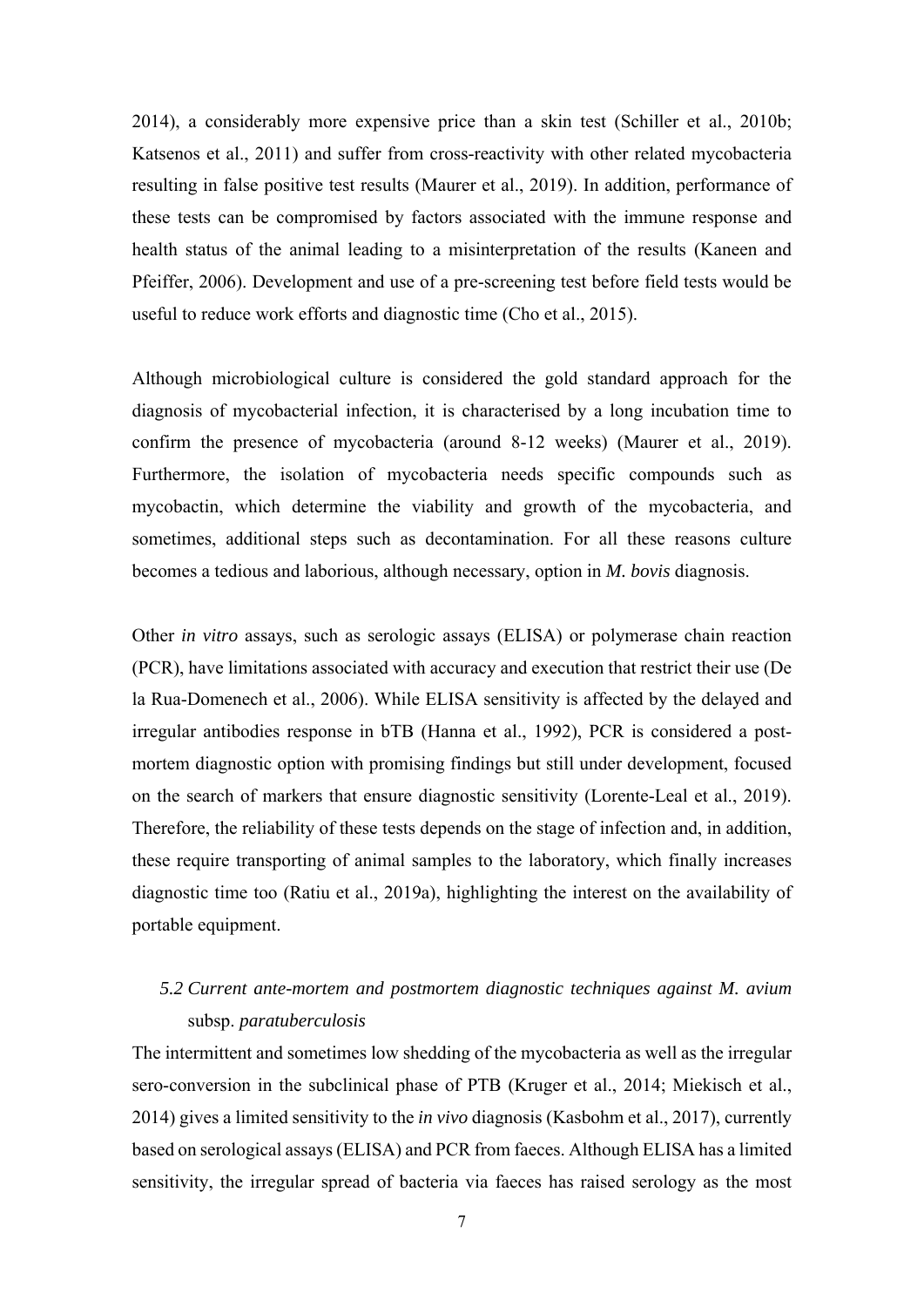common technique used for the monitoring of PTB (Ezanno et al., 2005). In addition, faecal shedding and immune response vary individually to a large extent (Köhler et al., 2015). For example, the sensitivity of PCR methods can be affected by the variable bacterial load in samples and the co-purification of PCR inhibitors during DNA extraction (Sevilla et al., 2014).Therefore, there is a need for diagnostic tests with higher sensitivity and decreased processing time to reduce false negative results and enable effective disease control strategies.

In short, against the present situation it would be helpful to have an ante-mortem diagnostic methodology capable of detecting mycobacterial infection with repeatability, a good quality/price ratio, high sensitivity and specificity, and rapid detection and obtaining of results. VOCs strategy could be an option because it mostly fulfils these objectives and it has been successfully used for mycobacterial diagnosis in many animal species (Table 1). Moreover, volatilome evaluation has been capable of discriminating mycobacterial infection before clinical illness occurs, offering an early diagnosis and time advantage (Purkhart et al., 2011).

#### **6. Impact of the experimental setting on the VOCs profile**

#### *6.1 In vitro vs in vivo studies*

Analysis of VOCs as a diagnostic alternative for mycobacterial disease has been evaluated both *in vivo* and *in vitro*. Compared to *in vivo* assays, the large number of existing *in vitro* studies, which basically consist in mycobacteria culturing, reveals the early stage of development where this research area stands (Pavlou et al., 2004; McNerney et al., 2012; Chingin et al., 2016; Küntzel et al., 2016; Küntzel et al., 2018). The reviewed literature in the present study suggests some drawbacks related to those *in vitro* studies.

Firstly, mycobacteria growth, which as above mentioned requires several weeks or even months, is required to identify changes in the analysis of VOCs from microbiological culture to allow the distinction between negative and positive samples. In other words, although *in vitro* experiments are able to detect VOCs changes related to different stages of the mycobacteria growth (Trefz et al., 2013; Küntzel et al., 2016), it still takes long time to identify these, which is one of the main disadvantages linked to the current diagnostic methodology. Accordingly, researchers point to reduce the diagnostic time by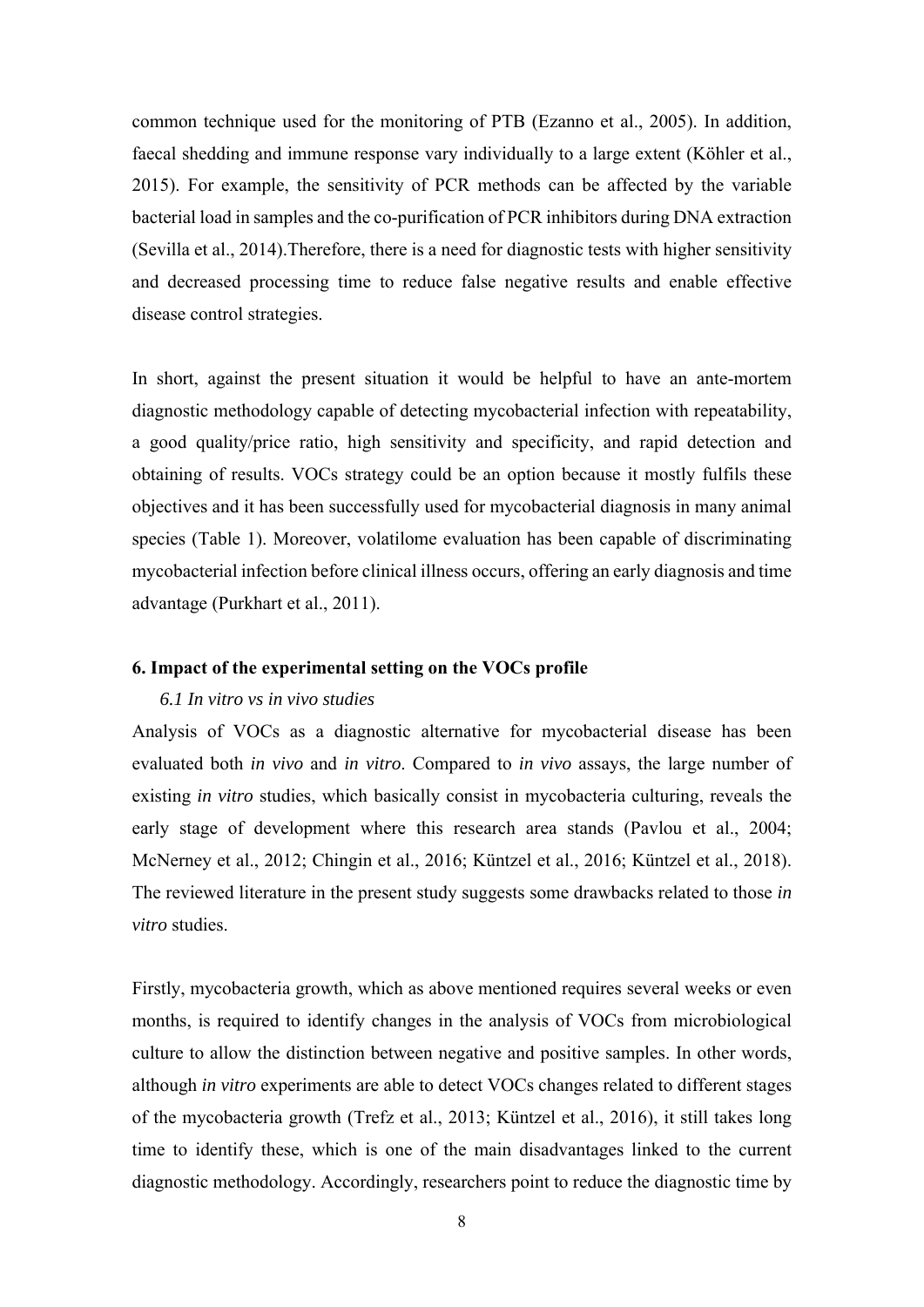| <b>Animal species</b>      | <b>Matrix</b>         | <b>Analytical technique</b> | <b>Kind of infection</b>    | <b>Sensitivity</b> | <b>Specificity</b> | <b>References</b>         |
|----------------------------|-----------------------|-----------------------------|-----------------------------|--------------------|--------------------|---------------------------|
| <b>Mycobacterium bovis</b> |                       |                             |                             |                    |                    |                           |
| Cattle                     | <b>Exhaled</b> breath | GC-MS                       | Experimental                | 83.8-96.4%         | 97.4-99.2%         | Ellis et al., 2014        |
| White-tailed-deer          | Faeces                | GC-MS                       | Experimental                | 78.6%              | 91.4%              | Stahl et al., 2015        |
| Cattle                     | Faeces                | GC-MS                       | Experimental                | 83-100%            | 100%               | Ellis et al., 2017        |
| Cattle                     | Serum                 | EN                          | Natural                     |                    |                    | Cho et al., 2015          |
| Badger                     | Serum                 | <b>SIFT-MS</b>              | Natural                     | 88%                | 62%                | Spooner et al., 2009      |
| Cattle                     | <b>Exhaled</b> breath | GC-MS<br>EN                 | Natural                     | 100%               | 79%                | Peled et al., 2012        |
| Mouse (C57BL/6J)           | Exhaled breath        | GC-GC-MS                    | Experimental                |                    |                    | Franchina et al.,<br>2018 |
| Cattle                     | Serum                 | EN                          | Experimental                |                    |                    | Fend et al., 2005         |
| <b>Badger</b>              | Serum                 | EN                          | Natural and<br>experimental |                    |                    | Fend et al., 2005         |
| Cattle                     | Exhaled breath        | ATD-GC-MS                   | Experimental                |                    |                    | Turner et al., 2012       |

**Table 1.** *In vivo* studies evaluating VOCs analysis as a diagnostic tool for mycobacterial infection in animals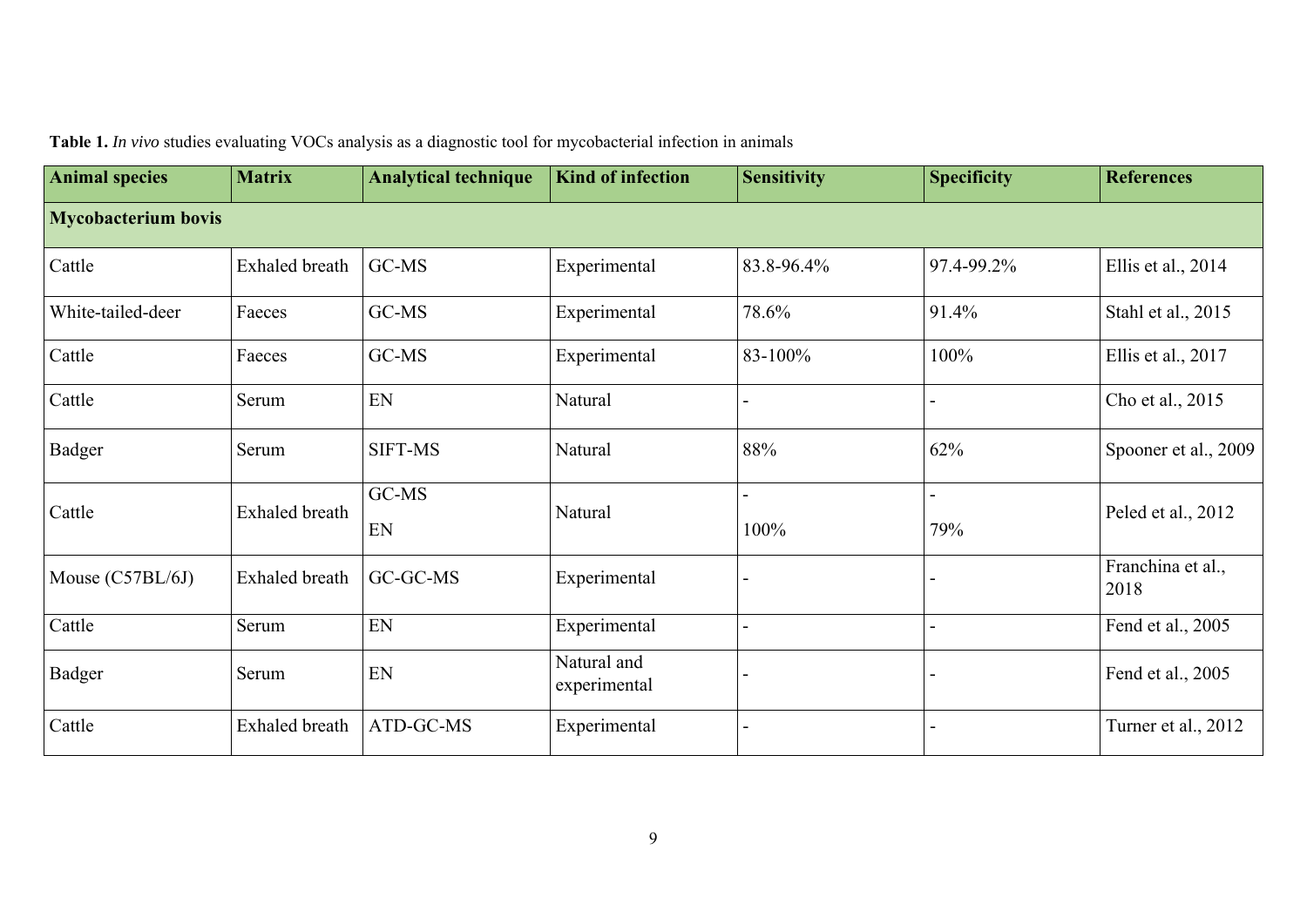| <b>Animal species</b>                       | <b>Matrix</b>                       | <b>Analytical technique</b> | <b>Kind of infection</b> | <b>Sensitivity</b>                     | <b>Specificity</b>                        | <b>References</b>        |  |  |  |
|---------------------------------------------|-------------------------------------|-----------------------------|--------------------------|----------------------------------------|-------------------------------------------|--------------------------|--|--|--|
| Mycobacterium avium subsp. Paratuberculosis |                                     |                             |                          |                                        |                                           |                          |  |  |  |
| Goat                                        | Exhaled breath<br>and faeces        | GC-MS                       | Experimental             |                                        |                                           | Bergmann et al.,<br>2015 |  |  |  |
| Goat                                        | <b>Exhaled</b> breath<br>and faeces | <b>DMS</b>                  | Experimental             |                                        |                                           | Purkhart et al., 2011    |  |  |  |
| Cattle                                      | Serum                               | EN                          | Natural                  |                                        |                                           | Knobloch et al.,<br>2009 |  |  |  |
| Goat                                        | <b>Exhaled</b> breath<br>and faeces | GC-MS                       | Experimental             | Exhaled breath: 90.3%<br>Faeces: 86.6% | Exhaled breath:<br>81.8%<br>Faeces: 85.0% | Kasbohm et al.,<br>2017  |  |  |  |
| <b>Mycobacterium tuberculosis</b>           |                                     |                             |                          |                                        |                                           |                          |  |  |  |
| Cynomolgus macaque                          | Exhaled breath                      | GC-GC-MS                    | Experimental             | 97%                                    | 97%                                       | Mellors et al., 2018     |  |  |  |
| Cynomolgus macaque<br>and rhesus macaque    | <b>Exhaled</b> breath               | GC-GC-TOFMS                 | Experimental             |                                        |                                           | Mellors et al., 2017     |  |  |  |

Abbreviations: *ATD-GC-MS* Thermal desorption-gas chromatography-mass spectrometry, *DMS* Differential ion mobility spectrometry, *EN* Electronic nose, *GC-MS* Gas chromatography-mass spectrometry*, GC-GC-MS* Two-dimensional gas chromatography-mass spectrometry, *GC-GC-TOFMS* Two-dimensional gas chromatography time-of-flight mass spectrometry, *SIFT-MS* Selected ion flow tube mass spectrometry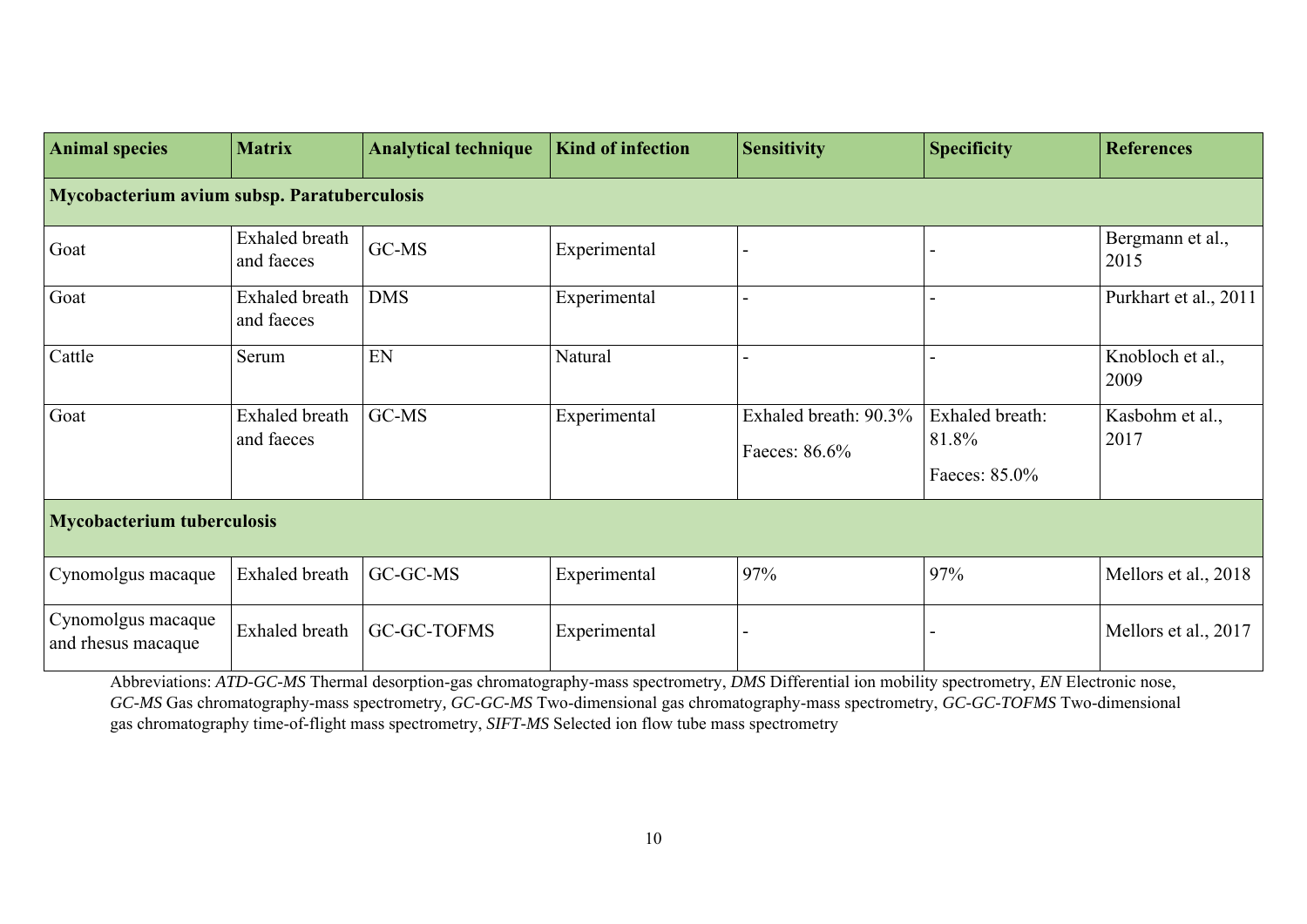avoiding the limiting step of culturing and suggesting other innovative techniques such as VOCs measurement directly *in vivo* (Kasbohm et al., 2017).

 It is also important to highlight the low correlation existing between results obtained from cultured bacteria compared with those VOCs produced from other biological samples studied in *in vivo* experiments (Ratiu et al., 2019a). For example, Kasbohm et al. (2017) detected two compounds only present above MAP cultures which were ranked among the top discriminating VOCs in their statistical analysis. However, in the comparison with their *in vivo* results, these two compounds tended to be in lower concentration in MAP-inoculated animals compared with non-inoculated animals. This situation enhances the caution required when adopting *in vitro* findings to *in vivo*  conditions since the influence from the host, its microbiome and host–microbiome interactions (Zhu et al., 2013), as well as the influence from environmental factors, such as diet, age or drugs use (Ratiu et al., 2019a) needs to be considered. In addition, other *in vitro* hurdle is related to the different VOCs profiles obtained depending on the substrate where the mycobacteria grow resulting in incoherent findings (Dang et al., 2013).

The effectiveness of *in vivo* approach is supported by the results of many studies where VOCs from biological samples have been used to distinguish between infected animals with different mycobacteria species and non-infected animals (Purkhart et al., 2011; Ellis et al., 2014; Bergmann et al., 2015; Mellors et al., 2018). Many different biological matrices such as serum, breath or faeces have been studied as a source of information for VOCs analysis in this field, existing great differences between their nature and characteristics. This constitutes another problem in the comparison between *in vitro* vs *in vivo* experiments, giving inconsistent results. When Bergmann et al. (2015) compared *in vivo* results obtained from faeces and breath samples with the *in vitro* VOCs profiles obtained from different MAP strains' culture by Trefz et al. (2013), their conclusions were not very clarifying: from more than 100 substances detected in faeces and breath, only 15 and 5 of them, respectively, were found in the bacterial *in vitro* pattern.

#### *6.2 Experimental vs natural infection*

Another variable to take into account for the evaluation of VOCs as an alternative for mycobacterial diagnosis in animals is the type of infection: natural or experimental. Although experimental infections are logically the most common and easy option for this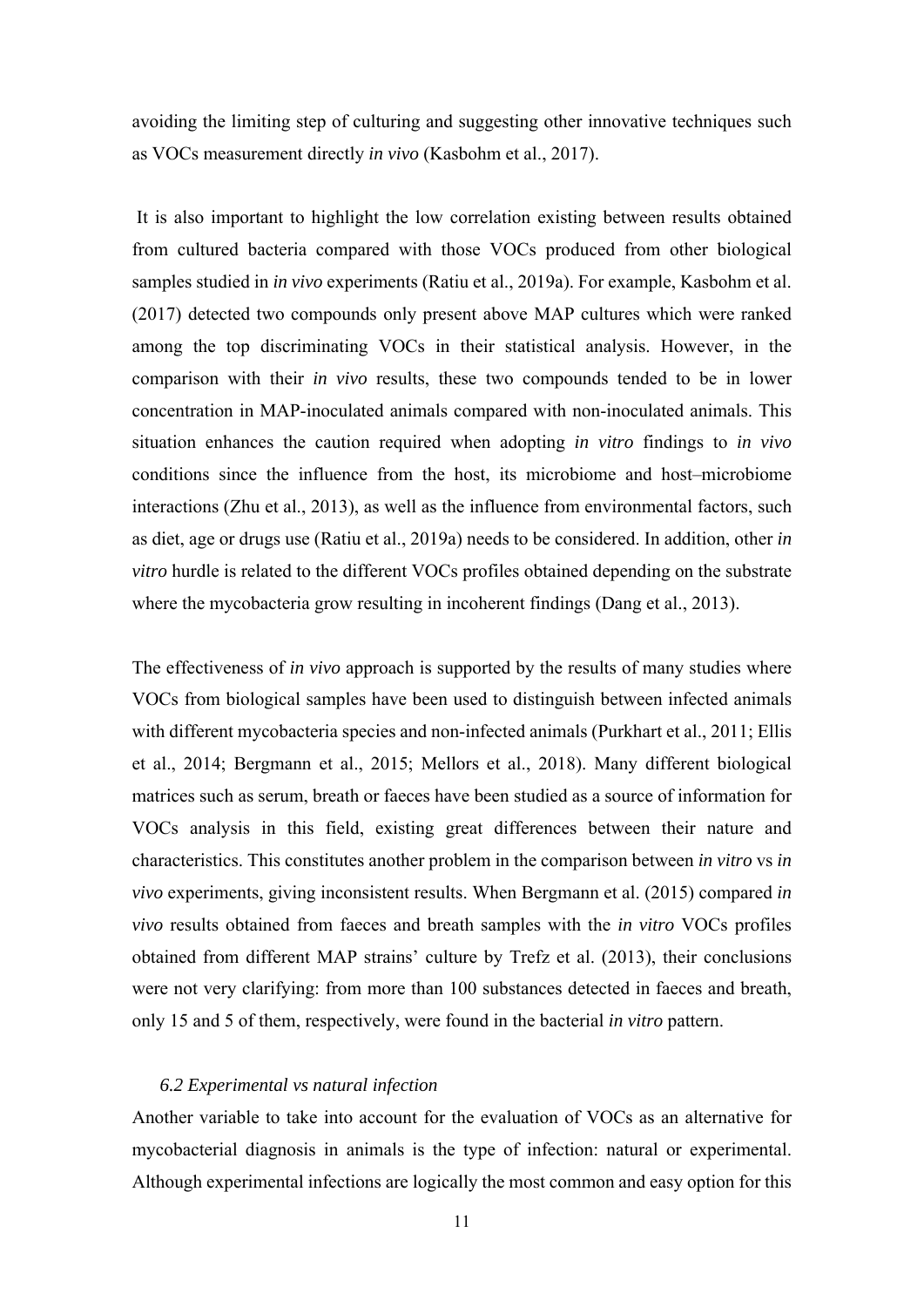kind of approximation, experiments in naturally infected animals are of paramount importance. Experimental infections allow controlling different environmental conditions that may impact on the results, being the most studied option for mycobacterial diagnosis through the analysis of VOCs (Table 1). However, assays with natural infections are needed to validate the results obtained from any new diagnostic tools, such as volatilome analysis, in experimental settings. Along this review only a single article has been found to include the analysis of VOCs from both experimentally and naturally infected animals (Fend et al., 2005). These researchers found that differences between negative and positive animals were more pronounced in the natural infection group than in the experimentally infected one. This fact highlights the importance of performing studies in field conditions in the future to compare with those with experimentally infected animals and to validate the results from the latter ones.

#### **7. Species under study**

The analysis of VOCs has been used in many species for the diagnosis of mycobacterial infection. Livestock species are the most frequent ones, probably because of the importance and repercussion of bTB and PTB for farm animals. As expected, bovine is the most studied animal model with this innovative approach, followed by goats (Table 1). Our findings are consistent with the wide variety of diseases that have been tested through this methodology in cattle, such as bovine respiratory disease (Burciaga-Robles et al., 2009), mastitis (Dervishi et al., 2017), brucellosis (Knobloch et al., 2009), ketosis (Zhang et al., 2013) or ketoacidosis (Elliot-Martin et al., 1997; Mottram et al., 1999).

Remarkably, wildlife has been also used to perform diagnosis through volatilome, more specifically with deer and badgers (Fend et al., 2005; Spooner et al., 2009; Stahl et al., 2015), with much effort put into the development of a better disease surveillance methodology on these species. Among lab animals, non-human primates have been used to study the mycobacteria species which usually affect humans, *M. tuberculosis*; identifying 19 breath molecules that discriminate pre- and post-infection status, detecting two new potential breath biomarkers, as well as heptanal, a previously confirmed biomarker in human medicine (Mellors et al., 2017, 2018). The murine model has also been used to assess the use of breath for mycobacterial infection (Franchina et al., 2018), with 23 VOCs being identified to discriminate between infected and non-infected mice.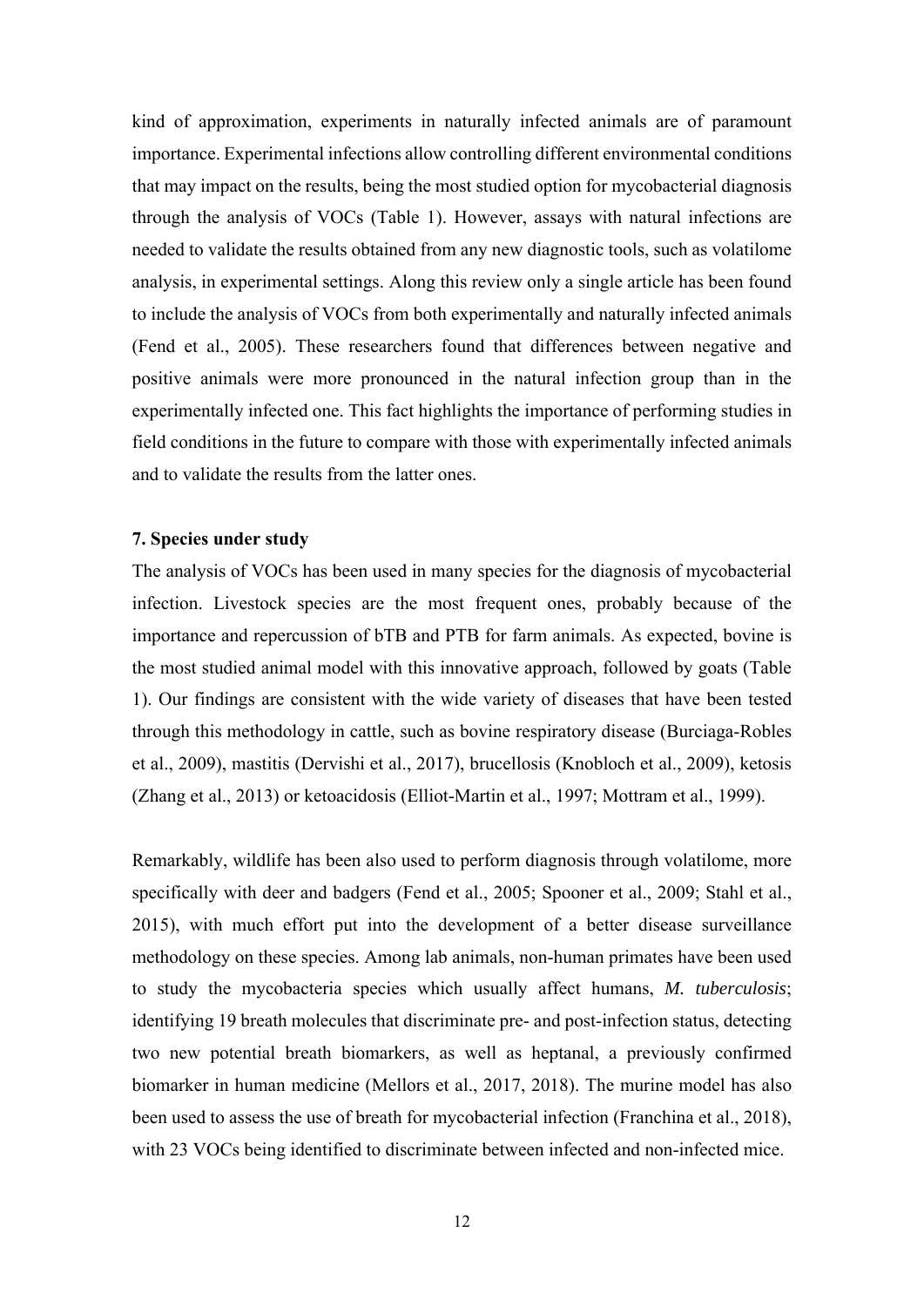The encouraging results obtained in these studies with different animal species highlight the great potential of this methodology in MTBC diagnosis. However, there is a lack of studies in other species of interest, such as the pig, an animal model with an increasing interest in biomedical research (Käser et al., 2018); or the wild boar, noted for its interference with bTB control programs in many European countries (Diez-Delgado et al., 2018). Furthermore, the marked differences that exist among different animal species make feasible that different approaches may be necessary for each species. This review highlights the starting point where this new diagnostic approach stands and the necessity of further studies and research.

#### **8. Biological matrices**

VOCs can be detected directly from different biological samples such as blood, serum, breath, faeces, sweat, skin, urine or vaginal fluids (Klemm et al., 1987; Ma et al., 1995; Shirasu et al., 2011; Cho et al., 2015; Stahl et al., 2015), opening up huge opportunities for this new diagnostic methodology. Although samples should be initially selected according to the disease and the pathogenesis of the agent, there are multiple options that allow collection of alternative samples. For example, the predominantly respiratory character of bTB would place exhaled breath as the most appropriate sample to study this disease. However, there are studies that show interesting results for the analysis of VOCs from *M. bovis* infected animals using different biological matrices such as faeces (Stahl et al., 2015; Ellis et al., 2017) or serum (Spooner et al., 2009; Cho et al., 2015). A similar situation occurs with PTB. MAP is a mycobacteria characterised by causing digestive disorders, making feasible to find these alterations directly reflected in the faecal volatilome. Despite of this, exhaled breath (Purkhart et al., 2011; Bergmann et al., 2015; Kasbohm et al., 2017) and serum (Knobloch et al., 2009) have given promising findings in different animal species.

The rationale for analysing exhaled breath in a model of chronic intestinal infection or faeces in a primarily respiratory disease is based on the hypothesis that they do not only contain substances originated from the airways or from the digestive system. These also contain metabolites released via the lung or the intestine but originated and related to the whole metabolic or health state of the subject (Purkhart et al., 2011).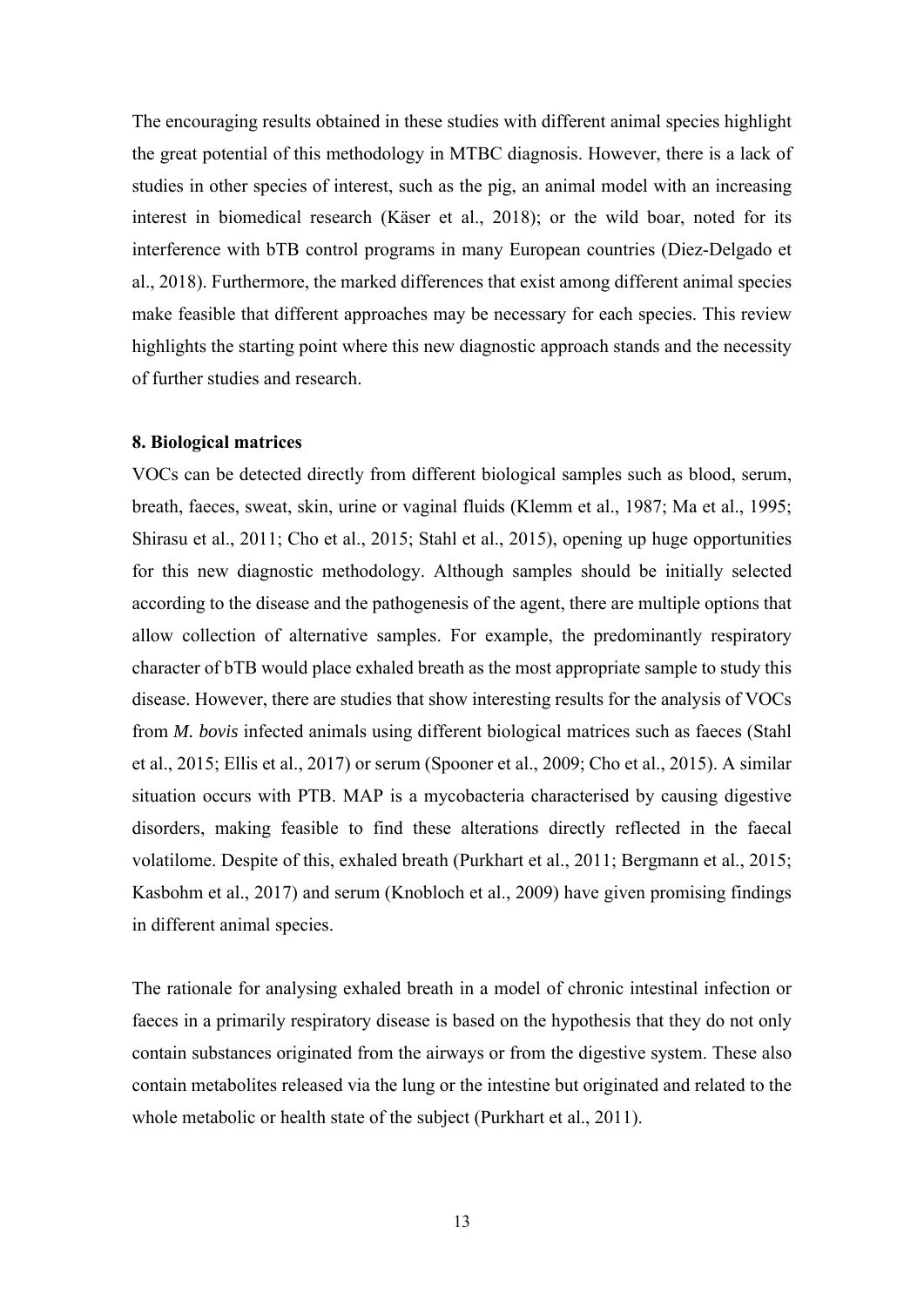The three most used biological samples for VOCs analysis of mycobacterial diseases in animals are exhaled breath, serum and faeces (Table 1).

#### *8.1 Exhaled breath*

The principle of using exhaled breath lies in its capability for discerning disease-related changes and biomarkers in the organism that are reflected into the breath through exchange via the lungs (Peled et al., 2012), because of its ability to cross the alveolar membranes prior to being exhaled (Turner et al., 2012). The use of exhaled breath offers several advantages because it is a non-invasive sample produced in ample supply, having the potential for direct, inexpensive and eventually real-time monitoring (Peled et al., 2012; Amann et al., 2014b). Although in the literature it is considered as a relatively easy to obtain sample, its sampling methodology in animals is diverse, revealing a lack of standardisation: from modified equine nebulization masks or nostril samplers for cattle, specific ventilators for mice or intubation for macaques, to automated alveolar sampling devices for goats. VOCs from breath are normally concentrated to sorbent materials, such as Tenax or Carbopack Y, Carbopack X and Carboxen 1000 (Ellis et al., 2014; Mellors et al., 2018), which simplify its transport and storage, and later these are used to quantify and evaluate the volatile substances with different analytical techniques.

Healthy and diseased animals have been successfully distinguished in mycobacterial infections by identifying volatile molecules in exhaled breath (Table 2). Ellis et al. (2014) performed breath collection and analysis in *M. bovis*-inoculated cattle with two strains obtaining good sensitivity and specificity: 83.8% to 96.4% and 97.4% to 99.2%, respectively, using the microbiological culture as reference technique. In addition, Peled et al. (2012) reported the measurement of two VOCs from breath linked with *M. bovis* infection and other two VOCs associated with samples from negative individuals, obtaining sensitivity and specificity values of 100% and 79%, respectively.

The studies included in this revision evaluating exhaled breath in the context of mycobacteria infection highlight some important variables to take into account (Franchina et al., 2018). The use of different animal species models, the *Mycobacterium* species and strain used, the infection phase, the breath volume collected and the sorbent phases used to concentrate VOCs are factors that often differ between the existing assays. Considering all the above information, a comparison between the existing results is a challenge.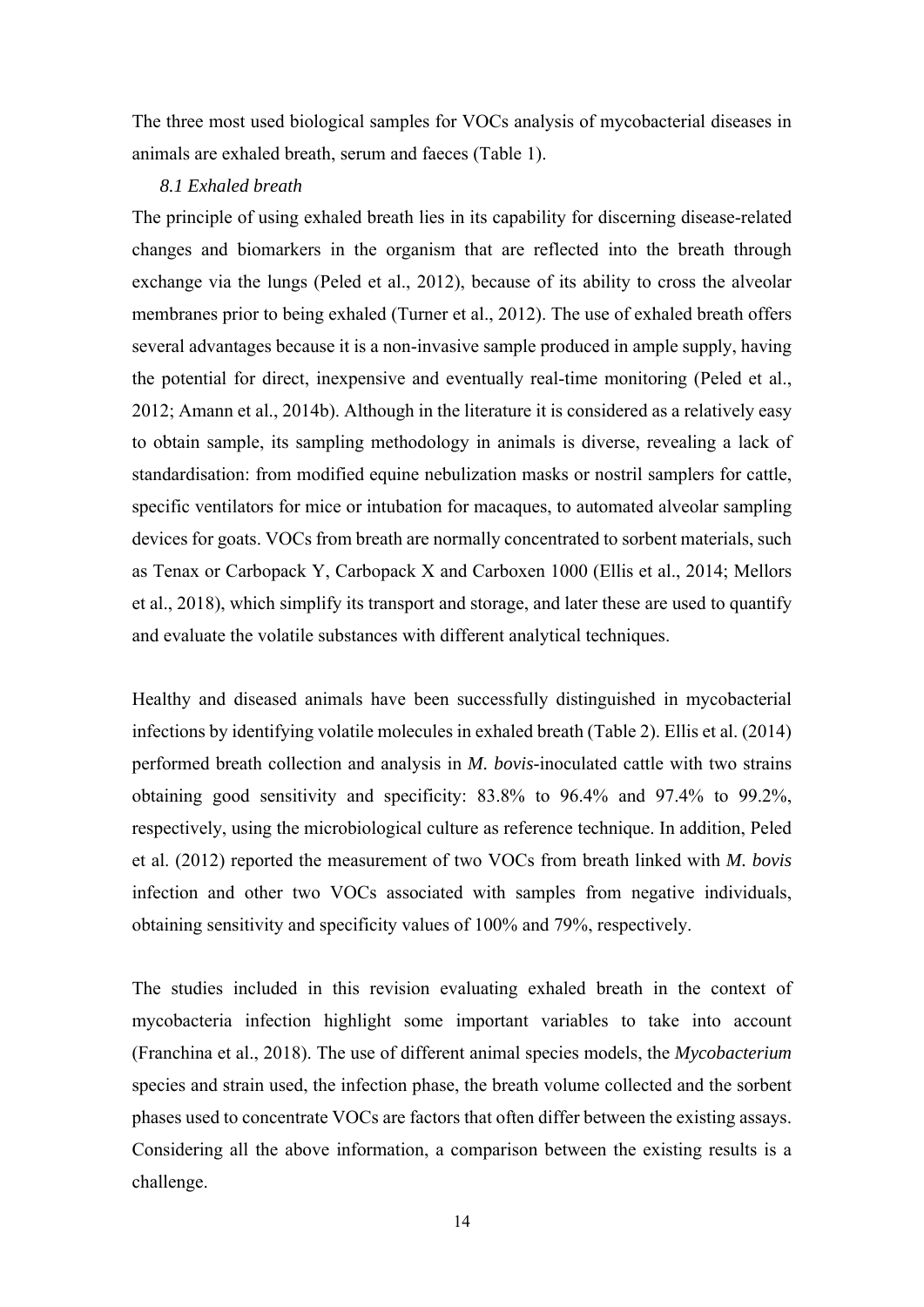#### *8.2 Faeces*

Faeces are regarded as the most accessible sample for research (Deda et al., 2015). Taking into account that faeces constitute the main media for eliminating metabolic products, these are an important source of information about the internal homeostasis (Karthikeyan et al., 2013). The reason for testing changes in VOCs in faeces is based on the common assumption that any abnormality in the activity or composition of the intestinal microbiota and in the whole organism may alter the odour of this matrix (Purkhart et al., 2011); which is supported by studies from both human (Garner et al.*,* 2007; Tait et al., 2014; Aggio et al., 2017; Ubeda et al., 2019) and animal medicine (Garner et al., 2008; Kizil et al., 2015; Blake et al., 2019; Summers et al., 2020). Consequently, examination of volatile faecal emission could be a very useful non-invasive diagnostic approach (Purkhart et al., 2011).

However, as a remarkable fraction of VOCs found in faeces is generated by gut commensal microbiota (Guarner and Malagelada, 2003), a well matched control group and knowledge on these bacteria are necessary to identify VOC patterns of pathogenic conditions (Bergmann et al., 2015). Despite this shortcoming, using faeces as matrix has many advantages; besides an easier sampling, it is not necessary to restrain the animals, eliminating the stressful situation that it implies. Moreover, and in contrast with human medicine, faeces offer many different possibilities in terms of sampling protocol: per rectum, after sacrifice, using laboratory animal cages or just after defecation are some options in veterinary research. The studies using faeces reviewed in the present work highlight the existing heterogeneity between the published results (Table 2). However, the obtained results have placed faecal volatilome analysis as an innovative diagnostic approach in the current research context for mycobacterial infections. In this sense, attention has been focused not only on the discrimination between infected and healthy individuals (Purkhart et al., 2011; Bergmann et al., 2015; Stahl et al., 2015; Kasbohm et al., 2017), but also in the use of faecal VOCs profile for other purposes, such as identification of vaccinated animals in white-tailed deers (Stahl et al., 2015) and cattle (Ellis et al., 2017).

#### *8.3 Serum*

Serum is the sample of choice in many studies because of its relatively ease to obtain, store and safely distribution (Spooner et al., 2009). Blood or serum is the means of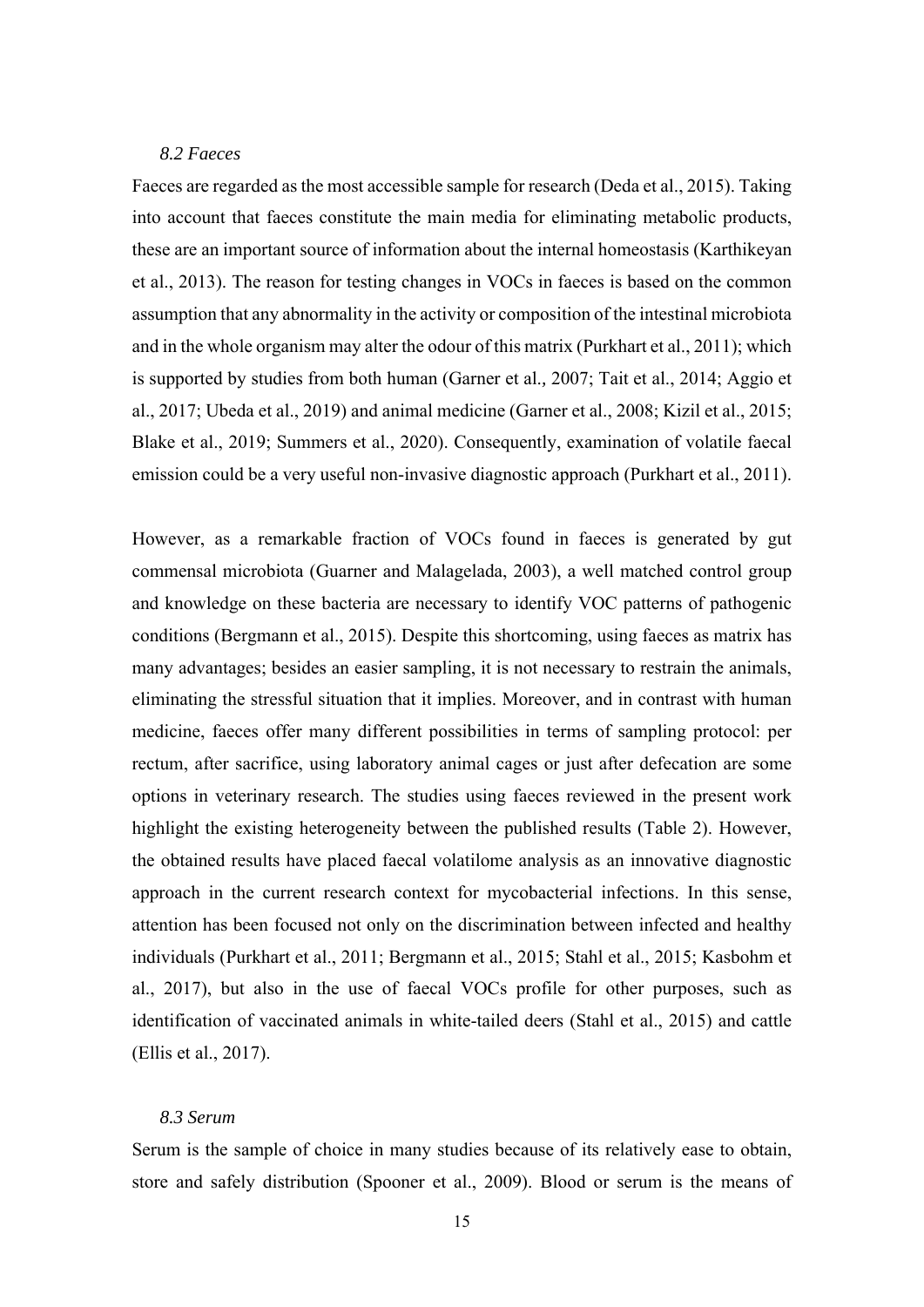transport of many different substances, compounds and markers through the organism, existing a complex exchange with the lung or the intestine, among other systems (Harper et al., 2004). Alterations in VOCs from serum can be detected when a disease, an infection or a pathologic condition occurs (Kurada et al., 2019).

Serum has been used to distinguish the infection by *M. bovis* or MAP in different animal species through volatilome evaluation (Table 2) obtaining very interesting results. For example, Knobloch et al. (2009) were able to discriminate MAP and brucellosis infection in cattle through VOCs analysis; and Cho et al. (2015) reported an analysing time of only 20 minutes to differentiate between bTB infected and bTB-free bovine sera. However, and although blood and serum could be the most routine samples used in diagnostic field, its collection supposes a stressful situation as it is an invasive method that requires individual immobilisation.

In conclusion, three different biological samples have been discussed as source of information in mycobacterial diagnosis in animals through volatilome analysis. Although interesting and useful findings have been shown, there is still a lack of homogeneity among many different study conditions. This often leads to incomparable and inconsistent results. For example, despite of studying the same pathogen (MAP), and using the same biological samples (exhaled breath and faeces) and animal species (goats), contradictory conclusions can be found in the literature: while ones showed that differences in VOC profiles were less pronounced from breath than those obtained in faeces (Bergmann et al., 2015; Kasbohm et al., 2017); however, others suggest that volatilome evaluation from exhaled breath might be superior compared with the one from faeces (Purkhart et al., 2011). In fact, the researchers usually acknowledge that their hypotheses should be verified by future studies, considering their findings as starting points (Purkhart et al., 2011; Kasbohm et al., 2017). Hence no reliable comparisons or conclusions can be made with the available information, being advisable to carry out studies where the biological matrices are used simultaneously with the same methodological conditions.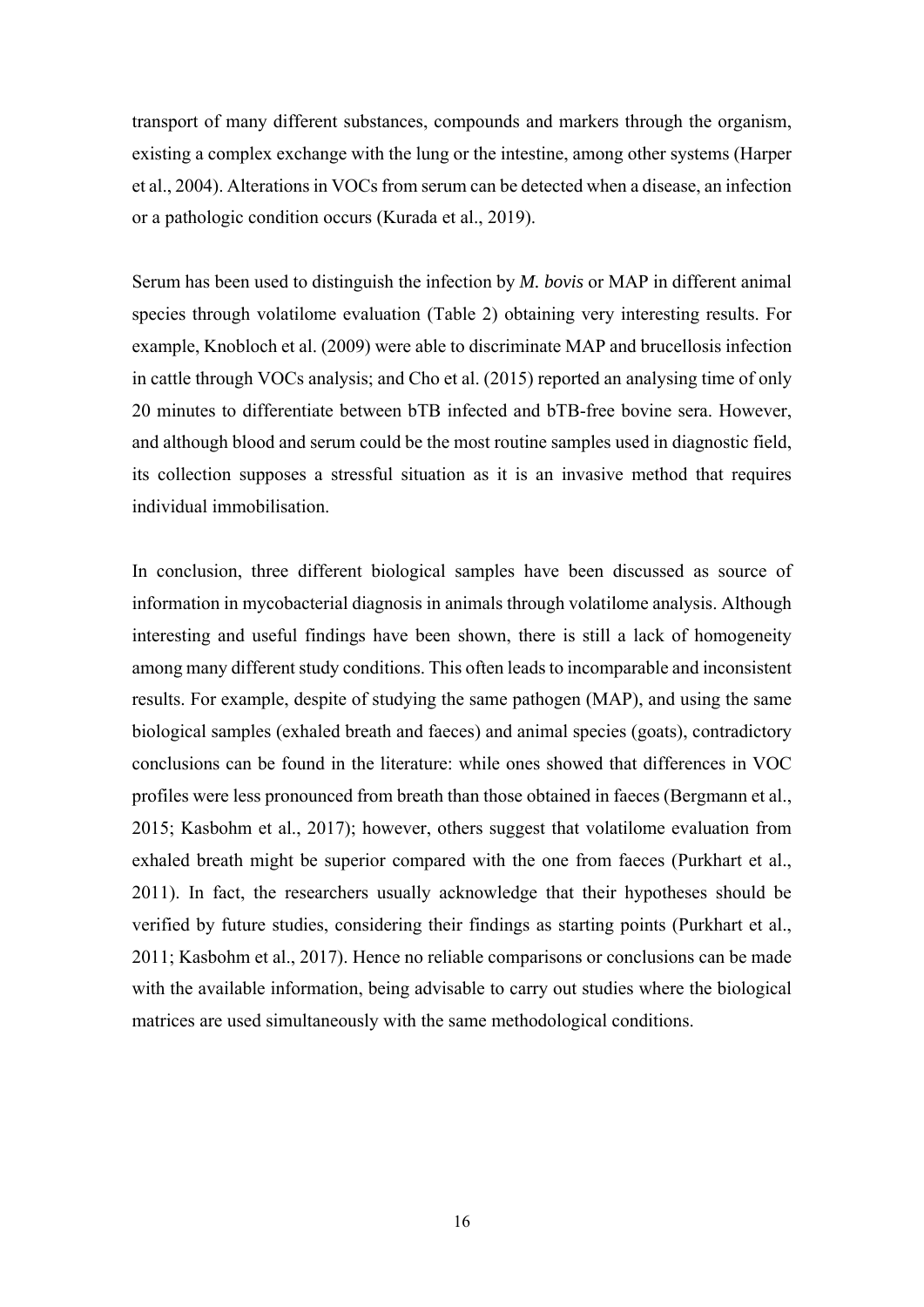|  |  | <b>Table 2.</b> VOCs related to mycobacterial infection in different animal species |  |  |  |
|--|--|-------------------------------------------------------------------------------------|--|--|--|
|  |  |                                                                                     |  |  |  |

| <b>Mycobacteria species</b> | <b>Potential discriminatory VOCs</b>                                                                                                                                                                                                                                                                                                                                                                                                                                                                                                                                             | <b>Animal species</b> | <b>Matrix</b>           | <b>Analytical technique</b> | <b>References</b>         |
|-----------------------------|----------------------------------------------------------------------------------------------------------------------------------------------------------------------------------------------------------------------------------------------------------------------------------------------------------------------------------------------------------------------------------------------------------------------------------------------------------------------------------------------------------------------------------------------------------------------------------|-----------------------|-------------------------|-----------------------------|---------------------------|
| Mycobacterium bovis         | Thioether, Thiophene, Aldehyde, Organosulfur<br>(sulfone), Imine, Pyridine derivative, Amino<br>acid, Ketone, Alcohol, Indole, Diterpenoid<br>alkane, Fatty acyl (amino acid derivative),<br>Diterpene alcohol, Dicarboxylic acid and<br>derivative                                                                                                                                                                                                                                                                                                                              | Cattle                | Faeces                  | GC-MS                       | Ellis et al.,<br>2017     |
| Mycobacterium bovis         | 4-hydroxy-4-methyl-2-pentanone,<br>Benzaldehyde, 1-ethyl-2-pyrrolidinone, α, α -<br>dimethyl-benzenemethanol, Nonanal                                                                                                                                                                                                                                                                                                                                                                                                                                                            | Cattle                | Exhaled GC-MS<br>breath |                             | Ellis et al.,<br>2014     |
| Mycobacterium bovis         | $>100$ compounds (acetone, dimethyl sulphide<br>and 2-butanone as the most abundant)                                                                                                                                                                                                                                                                                                                                                                                                                                                                                             | Cattle                | breath                  | Exhaled ATD-GC-MS           | Turner et al.,<br>2012    |
| Mycobacterium bovis         | Decyl-cyclohexane, methanethiol, 3,4-diethyl-2-<br>hexene, dimethyl sulphite, 2,2,4,4-tetramethyl-3-<br>pentanone, Acetaldehyde, Acetone, 2-butene, 3-<br>oxo cyclopenten-1-yl-(2E)-penta-2,4-dienoate,<br>4-methyl-decane, Ethylbenzene, 2,4,4-trimethyl-<br>1-pentene, 4-methylene-1-(1-methylethyl)-<br>bicyclo <sup>[3.1.0]</sup> hexane, 2-methyl-(E)-2-butenal, 2-<br>ethyl-3-methylbutanal, 2-methylheptane,<br>Butanal, 3-methylheptane, (2-<br>aziridinylethyl)amine, 3-methyl-(Z)-4-nonene, 2-<br>decen-1-ol, 4-[2-(methylamino)ethyl]-phenol,<br>3,4-dimethylpentanol | Mouse<br>(C57BL/6J)   | breath                  | Exhaled GC-GC-MS            | Franchina et<br>al., 2018 |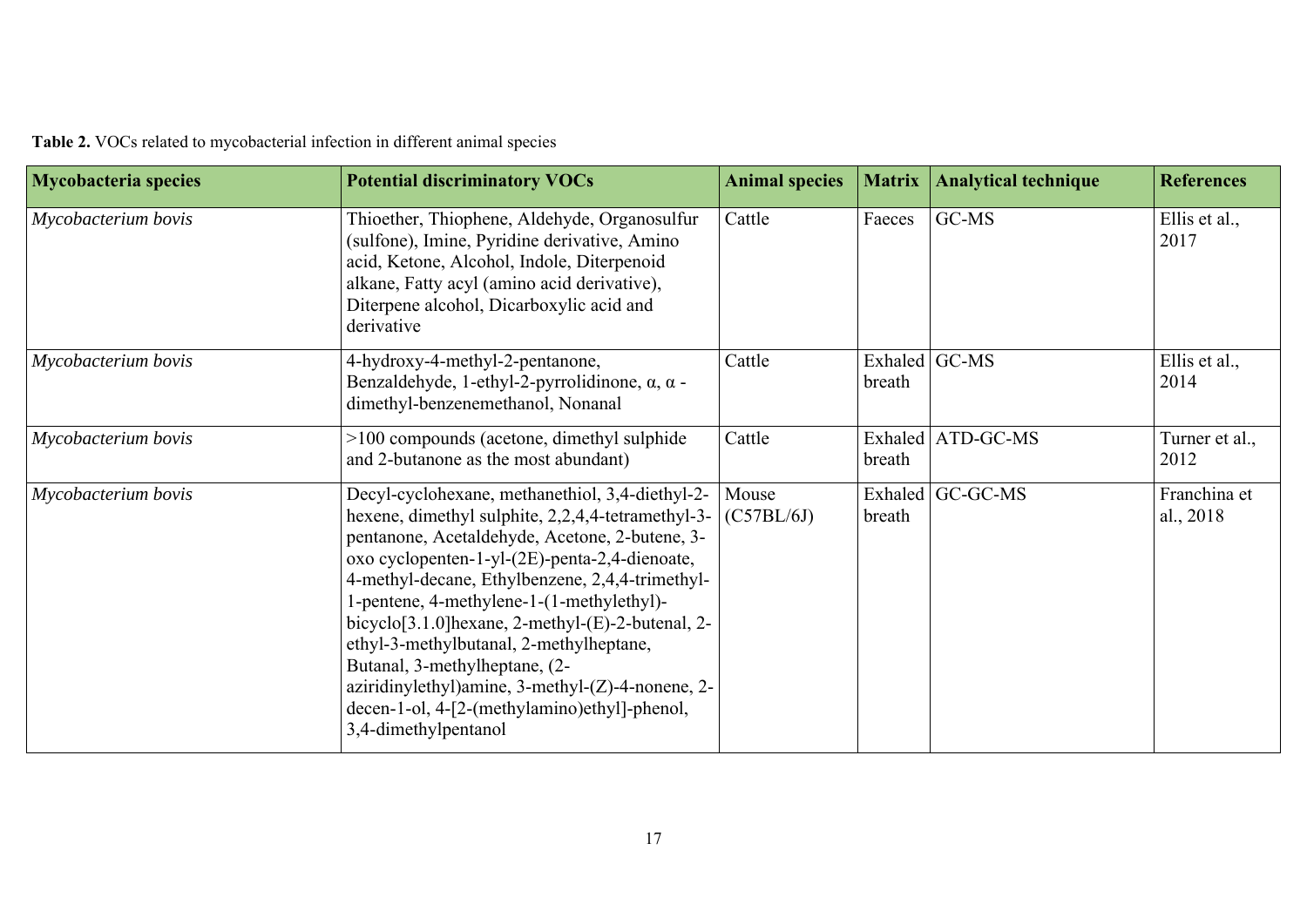| <b>Mycobacteria species</b>                    | <b>Potential discriminatory VOCs</b>                                                                                                                                                                                                                                                                                                                             | <b>Animal species</b> | <b>Matrix</b>           | <b>Analytical technique</b> | <b>References</b>        |
|------------------------------------------------|------------------------------------------------------------------------------------------------------------------------------------------------------------------------------------------------------------------------------------------------------------------------------------------------------------------------------------------------------------------|-----------------------|-------------------------|-----------------------------|--------------------------|
| Mycobacterium bovis                            | 2,3-Dimethyl, 1,3- Pentadiene, 1,3-<br>Dimethylbutyl Cyclohexane                                                                                                                                                                                                                                                                                                 | Cattle                | Exhaled GC-MS<br>breath |                             | Peled et al.,<br>2012    |
| Mycobacterium bovis                            | Methylbenzene, Hexanal, 2-Methyl pyridine,<br>2,4-Dimethyl pyridine, 2-(1,1-Dimethoxy)-<br>ethanol *, 2-Ethyl-1-hexanol, Benzene<br>acetaldehyde, 3,7-Dimethyl-6-octenyl-(2E)-2-<br>butanoate, Acetophenone *, 4-Methyl-phenol, 2-<br>Decanone *, (-)-Beta-Fenchol, 1-Decanol,<br>Indole, 3-(1,1-dimethylethyl)-4-methoxy-phenol,<br>1-Octadecanol, 2-Dodecanone | White-tailed-<br>deer | Faeces                  | GC-MS                       | Stahl et al.,<br>2015    |
| Mycobacterium avium subsp.<br>paratuberculosis | 45 compounds. Top-3 (random-forest):<br>3-methylfuran, 2,3-butanedione, Methyl acetate                                                                                                                                                                                                                                                                           | Goat                  | Faeces                  | GC-MS                       | Kasbohm et<br>al., 2017  |
| Mycobacterium avium subsp.<br>paratuberculosis | 51 compounds. Top-3 (random-forest):<br>3-methylpentane, 2-ethyl-1-hexanol, 2-<br>methylpentane                                                                                                                                                                                                                                                                  | Goat                  | Exhaled GC-MS<br>breath |                             | Kasbohm et<br>al., 2017  |
| Mycobacterium avium subsp.<br>paratuberculosis | 1-Propanol, 2-Butanone, Acetone, Benzene, 2-<br>methyl-butanal, Ethylbenzene, Hexanal,<br>Nonanal, Styrene                                                                                                                                                                                                                                                       | Goat                  | Exhaled GC-MS<br>breath |                             | Bergmann et<br>al., 2015 |
| Mycobacterium avium subsp.<br>paratuberculosis | Pentane, Hexane, Heptane, Acetone, 2-<br>Butanone, 2-pentanone, 2-hexanone, 2-<br>heptanone, 3-Octanone, 3-methyl-2-Butanone, 3-<br>methyl-2-Pentatone, Methyl Isobutyl Ketone,<br>Isoprene, Methyl acetate, Dimethyl sulfide,<br>Dimethyl disulfide, Furan, 2-ethylfuran, 2-<br>methylfuran, 3-methylfuran, 2-pentylfuran                                       | Goat                  | Faeces                  | GC-MS                       | Bergmann et<br>al., 2015 |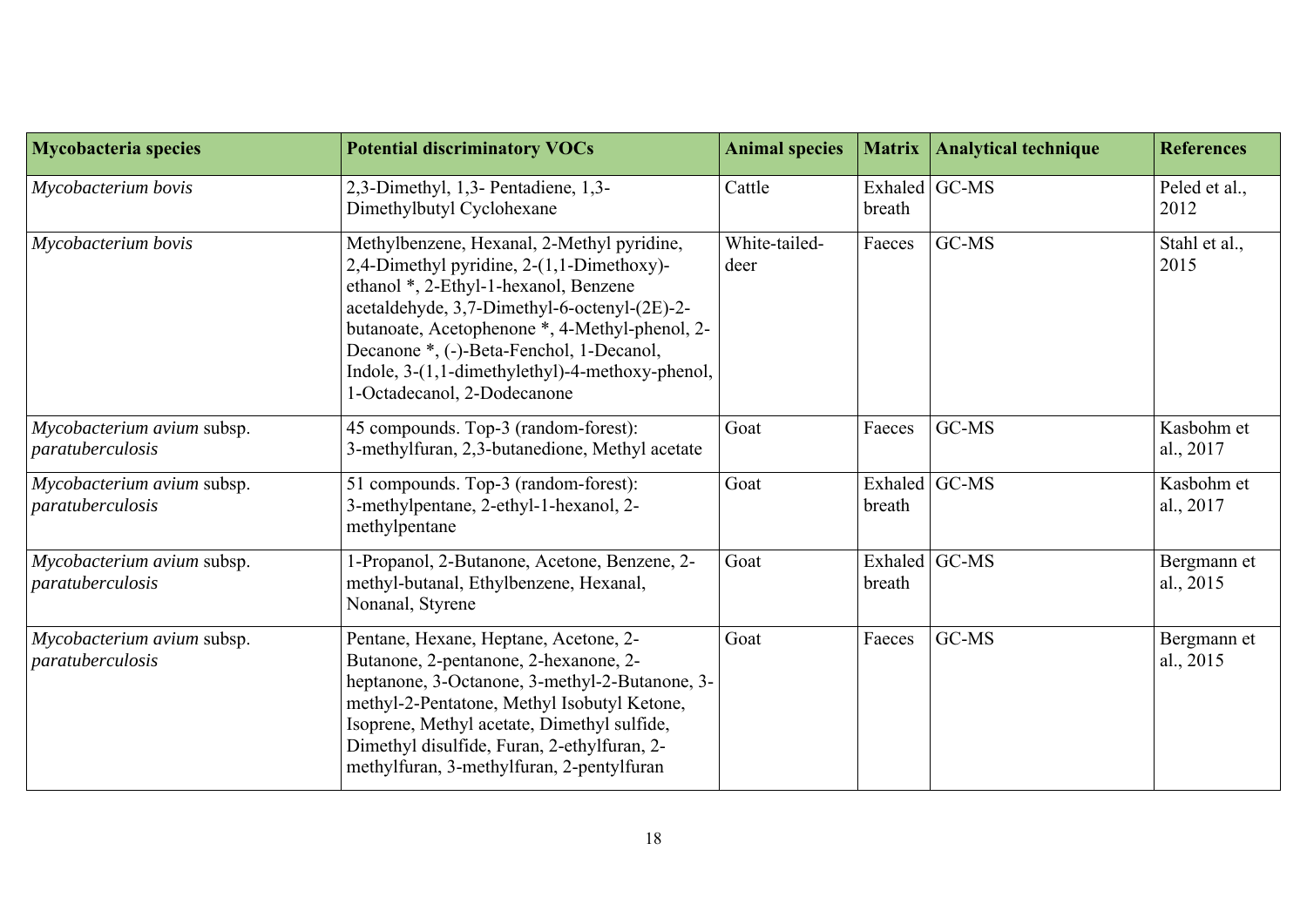| <b>Mycobacteria species</b> | <b>Potential discriminatory VOCs</b>                                                                                                                                                                                                                                                                                                                                                                                                                                                                                      | <b>Animal species</b>                       | Matrix | <b>Analytical technique</b> | <b>References</b>       |
|-----------------------------|---------------------------------------------------------------------------------------------------------------------------------------------------------------------------------------------------------------------------------------------------------------------------------------------------------------------------------------------------------------------------------------------------------------------------------------------------------------------------------------------------------------------------|---------------------------------------------|--------|-----------------------------|-------------------------|
| Mycobacterium tuberculosis  | 49 compounds with 19 putative identifications:<br>$(Z)$ -3-Tetradecene, 1,1'-Bicyclohexyl, 2,2-<br>Dimethylheptane, 2,6,11-trimethyldodecane, 2-<br>Ethylhexyl isohexyl ester sulfurous acid, 3-<br>Methyl-dodecane, Dodecane, Hexadecane,<br>Hexylcyclohexane, Octylcyclohexane,<br>Tridecane, 2-Heptanone, Acetic acid, phenyl<br>ester, Allyl heptanoate, 4-Methylene-1-(1-<br>methylethyl)-bicyclo <sup>[3.1.0]</sup> hexane, 2-<br>Methylbutyl ester butanoic acid, n-Amyl<br>isovalerate, o-Cymene, Trans-á-Ocimene | Cynomolgus<br>macaque and<br>rhesus macaque | breath | Exhaled GC-GC-TOFMS         | Mellors et al.,<br>2017 |
| Mycobacterium tuberculosis  | 38 compounds with 11 putative identifications:<br>2,3,6-trimethylnapthalene, 4-methyl-1-decene, 4-<br>ethyl-2,2,6,6-tetramethylheptane, 2,2,3-<br>trimethylhexane, 6-phenyl-4-(1-phenylethoxy)-<br>1-Hexene, Butyl acetate, 1,2,3-trimethylbenzene,<br>Indane, 2,2,4,6,6-pentamethylheptane, 4-tert-<br>Amyl phenol, Ethyl butyrate                                                                                                                                                                                       | Cynomolgus<br>macaque                       | breath | Exhaled GC-GC-MS            | Mellors et al.,<br>2018 |

Abbreviations: *ATD-GC-MS* Thermal desorption-gas chromatography-mass spectrometry, *GC-MS* Gas chromatography-mass spectrometry*, GC-GC-MS* Twodimensional gas chromatography-mass spectrometry, *GC-GC-TOFMS* Two-dimensional gas chromatography time-of-flight mass spectrometry

\* = Statistically significant trends identified for vaccinated and infected animals but not in non-vaccinated and infected animals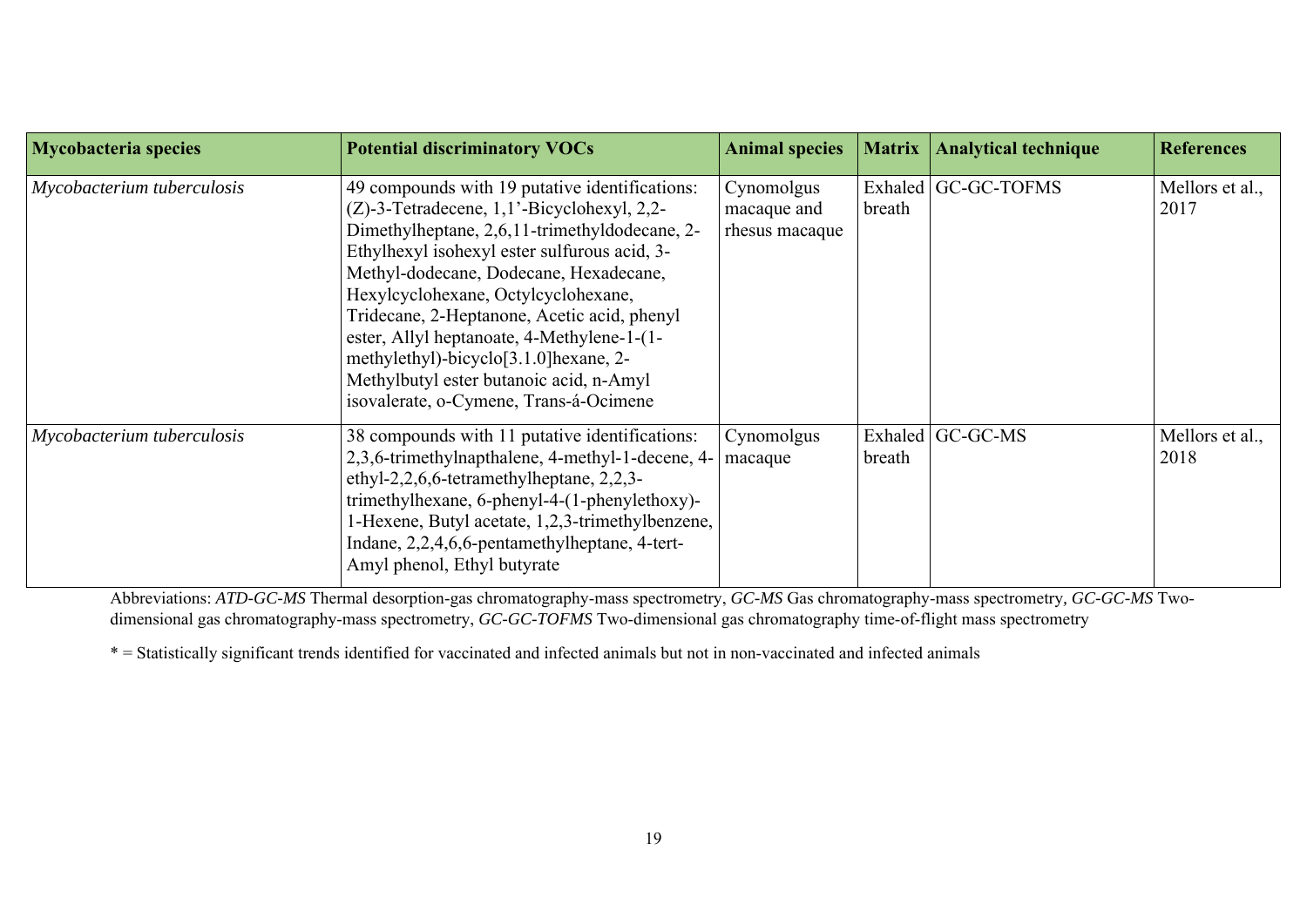#### **9. Instrumental techniques**

A large spectrum of available analytical instrumentation techniques allows VOCs identification. Although gas chromatography with mass spectrometry (GC-MS) is referred very often as the "gold standard" for VOCs analysis (Phillips et al., 2012; Zhang et al., 2011), selected ion flow tube-mass spectrometry (SIFT-MS), proton transfer reaction mass spectrometry (PTR-MS) and secondary electrospray ionization mass spectrometry (SESI-MS) are other mass spectrometry based options available for bacterial VOCs analysis (Ratiu et al., 2019a). Moreover, various types of ion mobility spectrometers (IMS), such as classical time of flight IMS (ToF-IMS), aspiration IMS (a-IMS), differential mobility spectrometers (DMS), field-asymmetric wave IMS (FAIMS) or multi capillary column ToF IMS (MCC-IMS) have been successfully used in identification of bacterial VOCs as well (Ratiu et al., 2017).

In the present review, different analytical techniques have been evaluated to assess VOCs as a diagnostic alternative for mycobacterial infection in animals (Table 2): different GC-MS modalities, various electronic noses (EN) models and DMS, being the first two options by far the most frequent approaches. In this sense, as other researchers have previously indicated, the diverse methods of VOC collection and analytical systems that have been used are likely to have contributed to the results' variability (Ellis et al., 2014). Supporting this context, each analytical method offers both advantages and limitations.

#### *9.1 Gas chromatography with mass spectrometry (GC-MS)*

GC–MS has become one of the most preferred methods for identification of bacterial markers with a very good sensitivity (Ratiu et al., 2019a). It has a huge potential for both identification and quantification of unknown VOCs from complex matrices (Buszewski et al., 2018; Ratiu et al., 2019b). Ellis et al. (2014) found that 4-hydroxy-4-methyl-2 pentanone, benzaldehyde, 1-ethyl-2-pyrrolidinone, α, α - dimethyl-benzenemethanol and nonanal were present in significantly greater concentration in *M. bovis* infected animals than in control ones. Moreover, Bergmann et al. (2015) found 16 and 3 VOCs in faeces and breath, respectively, with detectable differences at any infection time between MAPinoculated and non-inoculated animals. GC-MS has the capacity of detecting VOCs within a range of parts per billion range, or lower, good reproducibility and linearity (Peled et al., 2012; Ratiu et al., 2017). In other words, GC-MS not only seems to be the most suitable for bacterial biomarkers search; in fact, it is the most utilised technique to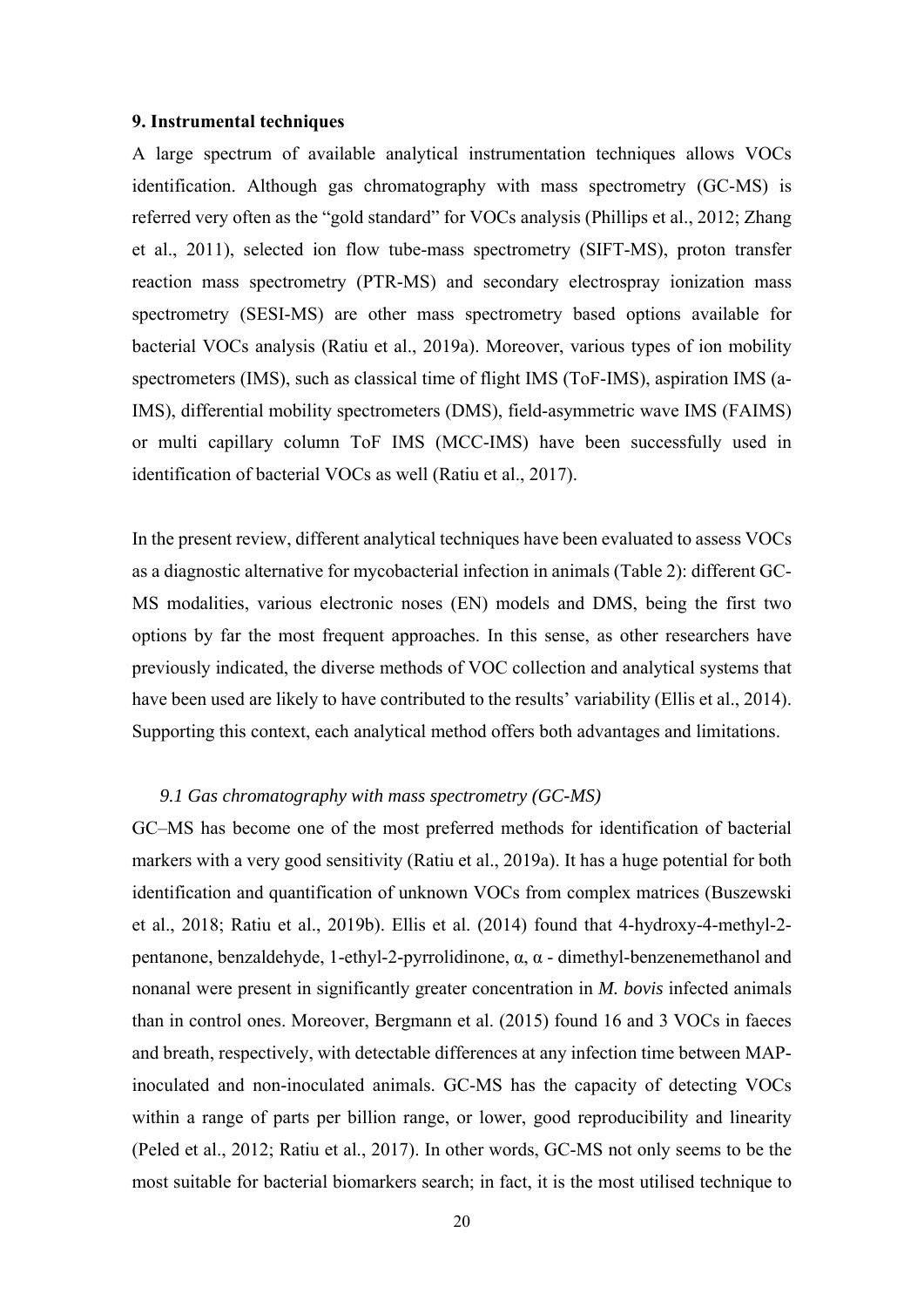diagnose these infections (Ratiu et al., 2019a). The present review highlights GC-MS usefulness as an analytic tool to evaluate VOCs changes due to mycobacteria infection employing different biological samples such as exhaled breath or faeces (Table 2).

In spite of these many advantages, GC-MS has also several drawbacks: most GC-MS equipments are still not implemented as a portable tool; it requires high levels of expertise, qualified personnel and pre-concentration techniques; and it is currently an expensive instrumentation (Ratiu et al., 2019). Therefore, given the above-mentioned cons and the significant sampling and analysis time that it implies, GC-MS is not suitable for being used in end-user or point-of-care sites (Peled et al., 2012; Ratiu et al., 2019a).

It is also worth mentioning that comprehensive two-dimensional GC-MS (GCxGC-MS), stands out for the possibility of analysing VOCs coming from complex matrices (Ratiu et al., 2019) and for providing a more complex and unparalleled separation as well as three dimensional chromatograms' visualisation (Ibrahim et al., 2019).

#### *9.2 Electronic nose (EN)*

The EN is an artificial instrument based on chemical sensors combined with a pattern recognition system (Gardner and Bartlett, 1994), able to detect different VOCs, such as odours, flavours and vapours (Rock et al., 2008; Macias et al., 2013). The main advantages of this methodology are the ease of use, its low price and the rapid analysis time (Cho et al., 2015). Furthermore, EN methodology avoids sample transport to laboratory, positioning itself as one of the optimal techniques for pen-side use (Cho et al., 2015). However, it has problems with background separation, it does not identify substances detected and sometimes its detection limit is high, giving insufficient sensitivity (Bergmann et al., 2015; Majchrzak et al., 2018).

The huge variety of applications where EN has shown effectiveness could be also considered as another of its strengths: versatility. In this sense, the reviewed information reveals the applicability of many types of EN sensors for different species of mycobacteria diagnosis (Table 1). Despite of the good and interesting results obtained, the ease of transport of this device has not been exploited in depth due to the fact that the majority of studies using EN has analysed VOCs from serum (Table 1) and not from other type of samples such as faeces or exhaled breath. The above-mentioned information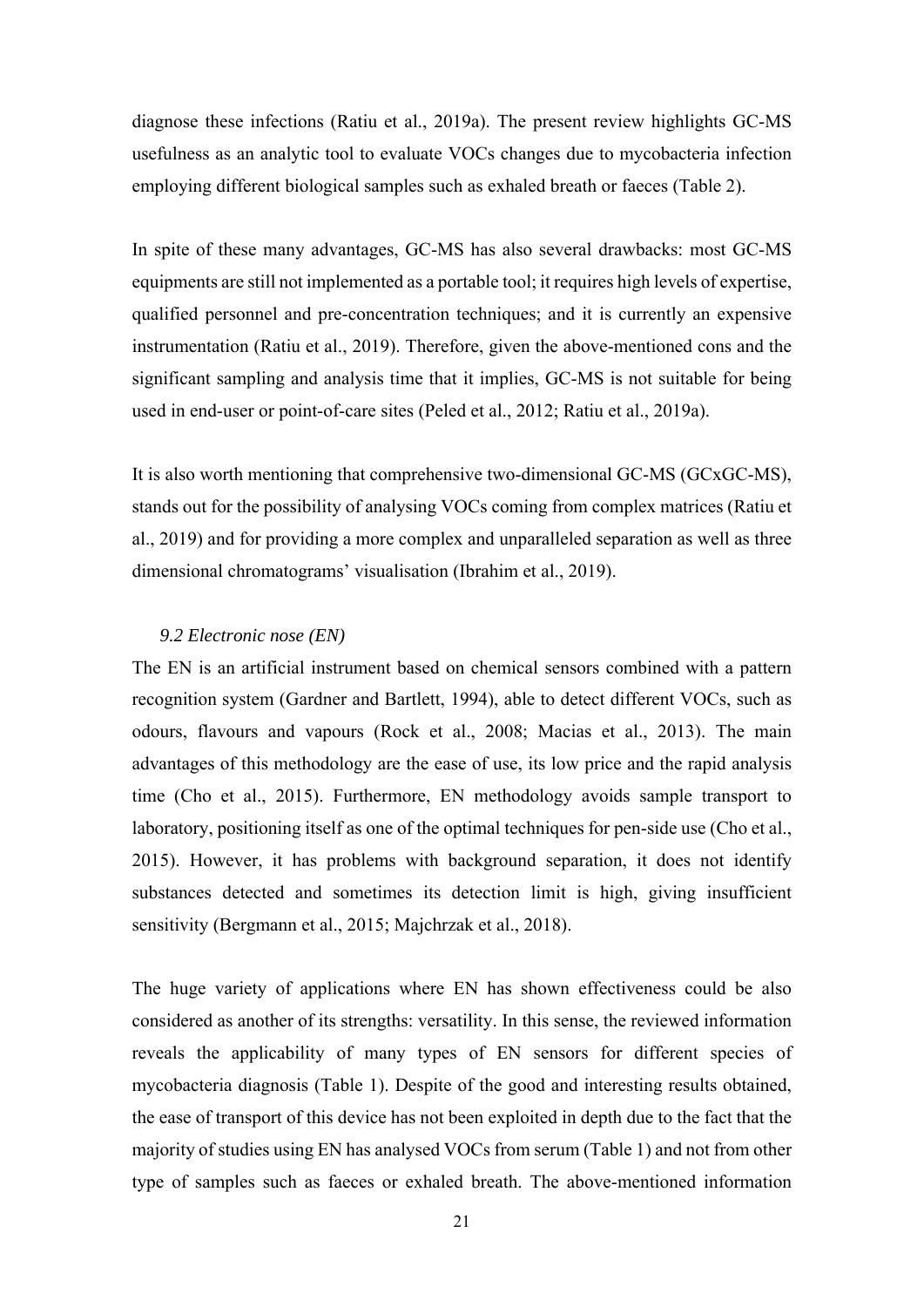enhances the importance of carrying out future studies using EN focused on non-invasive biological matrices which would permit to develop a portable tool. In this sense, Peled et al. (2012) used their GC-MS results to tailor an artificial olfactory system to detect bTB in cattle exhaled breath. Although their new system successfully identified all infected animals (100% sensitivity), it wrongly classified 21% of the non-infected individuals (79% specificity).

#### *9.3 Other minor techniques*

DMS is an IMS modality that has been occasionally used for volatilome assessment in mycobacterial infections (Table 1). This instrumentation has a lower cost and it can be used alone or coupled with a GC column which acts as a pre-separation stage (Ratiu et al., 2019). Its relatively low price, robustness, reliability and miniaturisation turn IMS technology into one of the potential alternatives for portable VOCs analysis in disease diagnostic (Ratiu et al., 2019). As with EN, one of its main drawbacks is its lack of capacity to identify specific VOCs (Purkhart et a., 2011). This analytical device used by Purkhart et al. (2011) permitted to discriminate healthy from MAP-infected goats, noting a direct correlation among postmortem findings and *in vivo* measurements.

SIFT-MS is a quantitative technique for trace gas analysis based on the ionization of these volatile compounds by positive precursor ions along a flow tube. Although its main advantages are a rapid analysis time and a lower mass range, biological samples usually provide complex data which need computational assistance to be analysed (Spooner et al., 2009). Spooner et al. (2009) applied multivariate analysis for the first time to SIFT-MS data to evaluate serum headspace analysis as a faster screening tool for *M. bovis* infection in badgers, obtaining a much faster diagnosis. However, the insufficient accuracy achieved (88% of true positive and 38% of false positive) makes this approach unsuitable as an alternative for conventional diagnostic techniques.

#### **10. Targeted analysis versus non-targeted analysis**

The diagnosis of an infection using VOCs analysis can be reached by identifying specific substances related to the pathologic process or by detecting significant alterations in the whole VOCs profile. Most of the research has attempted to isolate unique VOC biomarkers (targeted analysis**)** that would indicate the presence of mycobacterial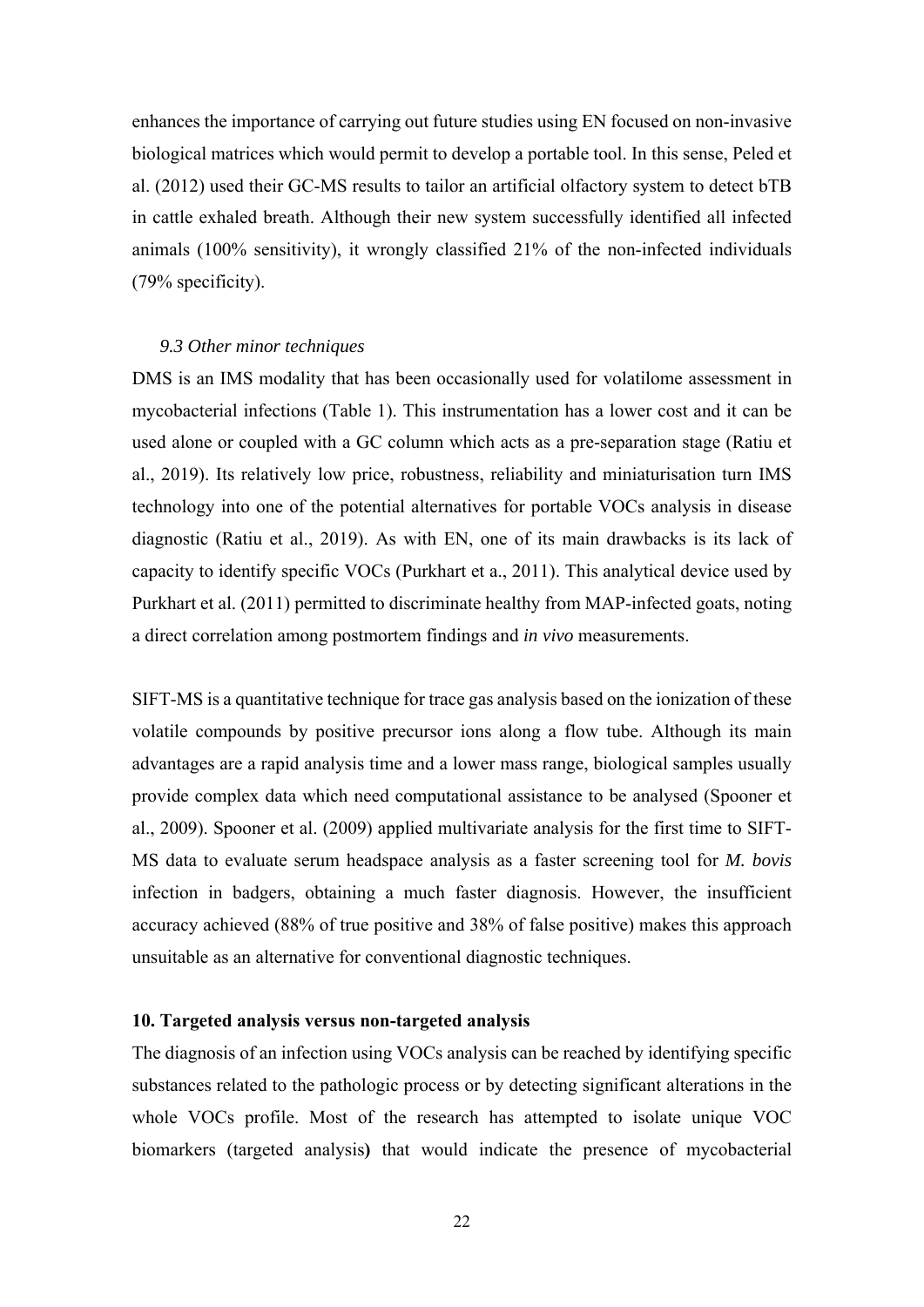infection, with little work done investigating potential changes within the whole VOC profiles (non-targeted analysis**)**.

There are VOCs that can be present in many different situations, hampering to find a specific substance for a particular infection or process. This is the case of methylnicotinate, a compound proposed as *M. tuberculosis* biomarker (Ellis et al., 2017). In this sense, although tentative biomarkers have been associated with mycobacterial infection in both human (Phillips et al., 2007; Phillips et al., 2010; McNerney et al., 2012; Nawrath et al., 2012) and veterinary medicine (Table 2), the influence of different factors makes the identification of indicative VOCs difficult (Ellis et al., 2017). According to the literature, these factors may be related to host biological variables, environmental conditions, symbiotic and infectious microbe-host interactions, pathophysiological responses, the method of sample collection and differences in analytical methods used for sample analysis (Knobloch et al., 2009; Shirasu et al., 2011; Mellors et al., 2017). The bias induced by these factors is exemplified by the comparison of two studies which aimed to use exhaled breath VOCs as a source of information to diagnose *M. bovis* infection in cattle (Peled et al., 2012; Ellis et al., 2014): using the same animal species, pathogen and biological sample, only two VOCs were consistent between both studies, highlighting the challenge that this approach suppose.

On the other hand, there are already studies in the literature which have used the entire VOCs profile (non-targeted analysis**)** to successfully discriminate between disease and non-infected animals (Ellis et al., 2017). In this way, many research groups have highlighted the importance of considering the entire profile of VOC released by specific pathogens and how these profiles can help discriminating between infecting pathogens, rather than relying on a limited number of biomarkers (targeted analysis) (Graham, 2013).

#### **11. Conclusion**

In conclusion, the number of *in vivo* assays which study the implementation of the analysis of VOCs for mycobacterial diagnosis in animal research is considered scarce. Although there is currently an important research trend that evidences the potential of VOCs emitted in mycobacterial infections in animals as a diagnostic tool, it is still in an initial phase and presents some difficulties. The lack of standardisation and the differences in the current methodology and the use of biological matrices are the main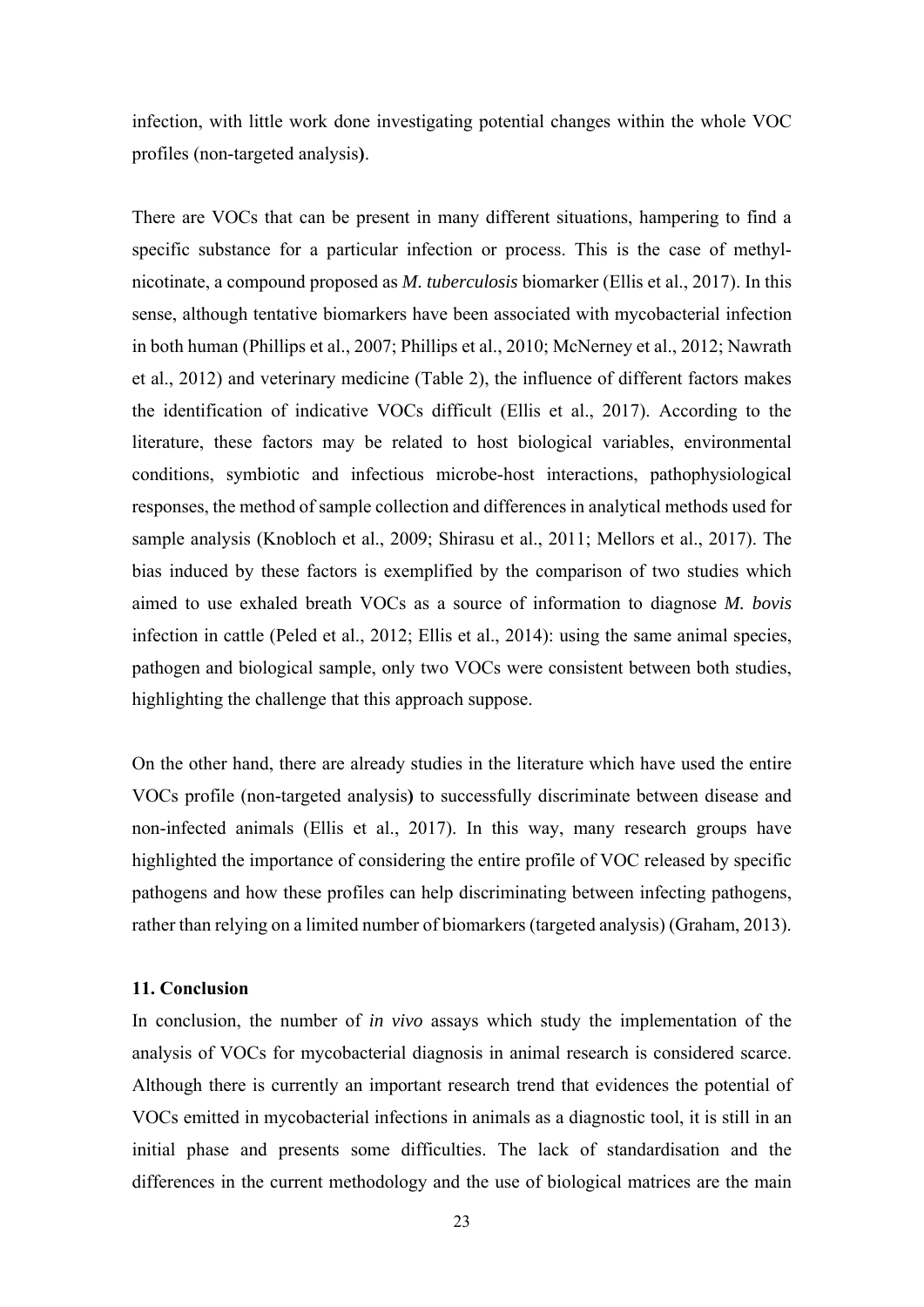hurdles, usually resulting in inconsistent and incomparable results. The high number of research groups that have studied this new approach worldwide contribute to the lack of standardisation because they usually use different protocols, reason that makes more difficult to reproduce their results. Further and thorough studies using several biological matrices with constant conditions are required to overcome these drawbacks in the near future. This will open new possibilities in the questioned diagnosis of mycobacterial infection.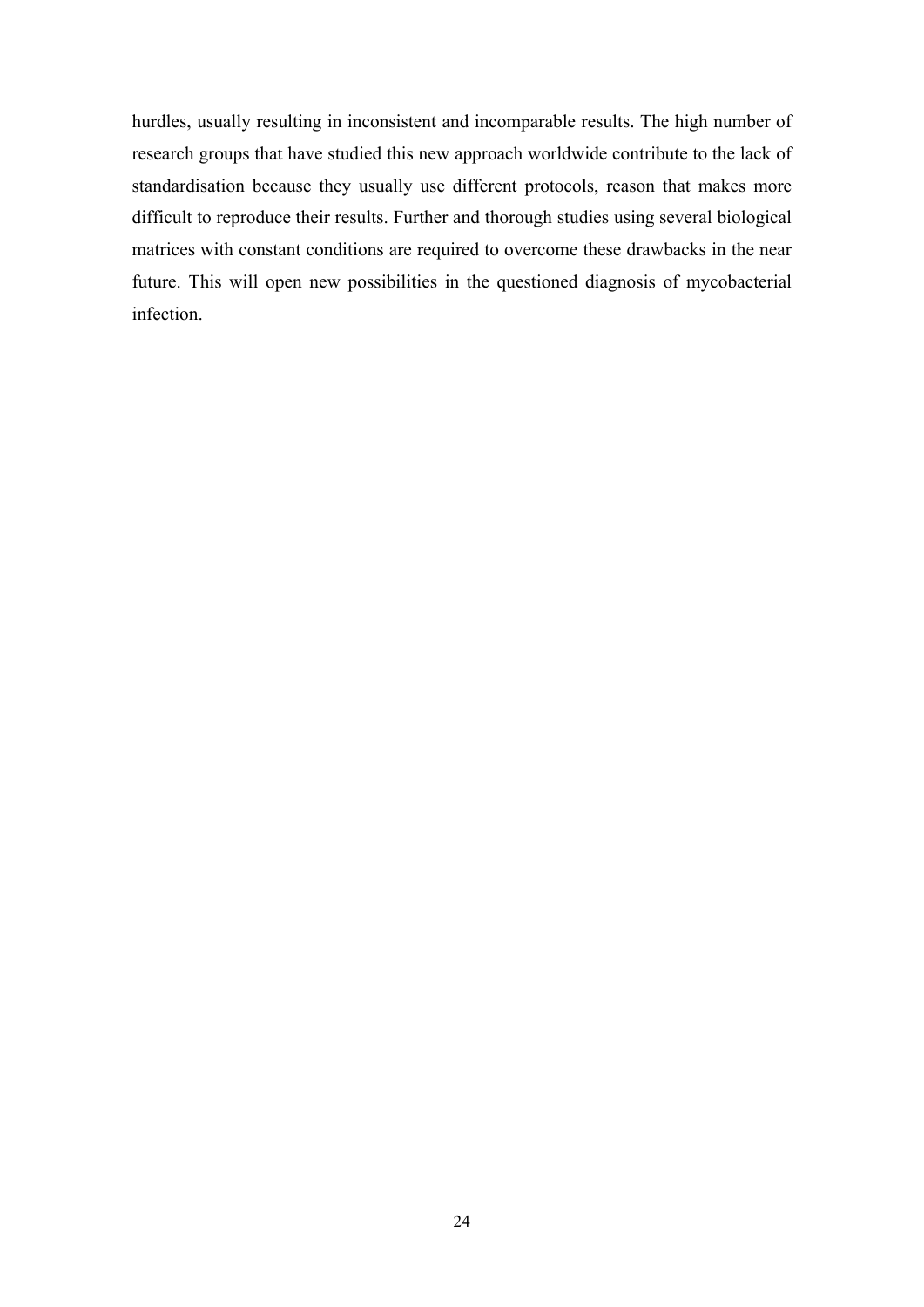#### **12. References**

- 1. Ellis, C. K., Stahl, R. S., Nol, P., Waters, W. R., Palmer, M. V., Rhyan, J. C., ... & Salman, M. D. (2014). A pilot study exploring the use of breath analysis to differentiate healthy cattle from cattle experimentally infected with Mycobacterium bovis. *PloS one*, *9*(2), e89280.
- 2. Ellis, C. K., Rice, S., Maurer, D., Stahl, R., Waters, W. R., Palmer, M. V., ... & Koziel, J. A. (2017). Use of fecal volatile organic compound analysis to discriminate between non-vaccinated and BCG—Vaccinated cattle prior to and after Mycobacterium bovis challenge. *PloS one*, *12*(7), e0179914.
- 3. Shirasu M, Touhara K (2011) The scent of disease: volatile organic compounds of the human body related to disease and disorder. J Biochem 150: 257–266.
- 4. Knobloch H, Ko¨hler H, Nicola C, Reinhold P, Turner C, et al. (2009) Volatile Organic Compound (VOC) Analysis For Disease Detection: Proof Of Principle For Field Studies Detecting Paratuberculosis And Brucellosis. AIP Conf Proc 1137: pp. 195–197.
- 5. Ma W, Clement B, Klemm W (1995) Cyclic changes in volatile constituents of bovine vaginal secretions. J Chem Ecol 21: 1895–1906.
- 6. Klemm WR, Hawkins GN, Santos EDL (1987) Identification of compounds in bovine cervico-vaginal mucus extracts that evoke male sexual behavior. Chem Senses 12: 77–87.
- 7. Peled N, Ionescu R, Nol P, Barash O, McCollum M, et al. (2012) Detection of volatile organic compounds in cattle naturally infected with Mycobacterium bovis. Sens Actuators B Chem 171–172: 588–594.
- 8. Mendoza JL, Lana R, Diaz-Rubio M. Mycobacterium avium subspecies paratuberculosis and its relationship with Crohn's disease. World journal of gastroenterology: WJG. 2009; 15(4):417–22. Epub 2009/01/20. PMID: 19152445
- 9. Chiodini RJ, Chamberlin WM, Sarosiek J, McCallum RW. Crohn's disease and the mycobacterioses: a quarter century later. Causation or simple association? Critical reviews in microbiology. 2012; 38 (1):52–93. Epub 2012/01/17. doi: 10.3109/1040841X.2011.638273 PMID: 22242906
- 10. Miekisch W, Trefz P, Bergmann A, Schubert JK. Microextraction techniques in breath biomarker analysis. Bioanalysis. 2014; 6(9):1275–91. PMID: 25077354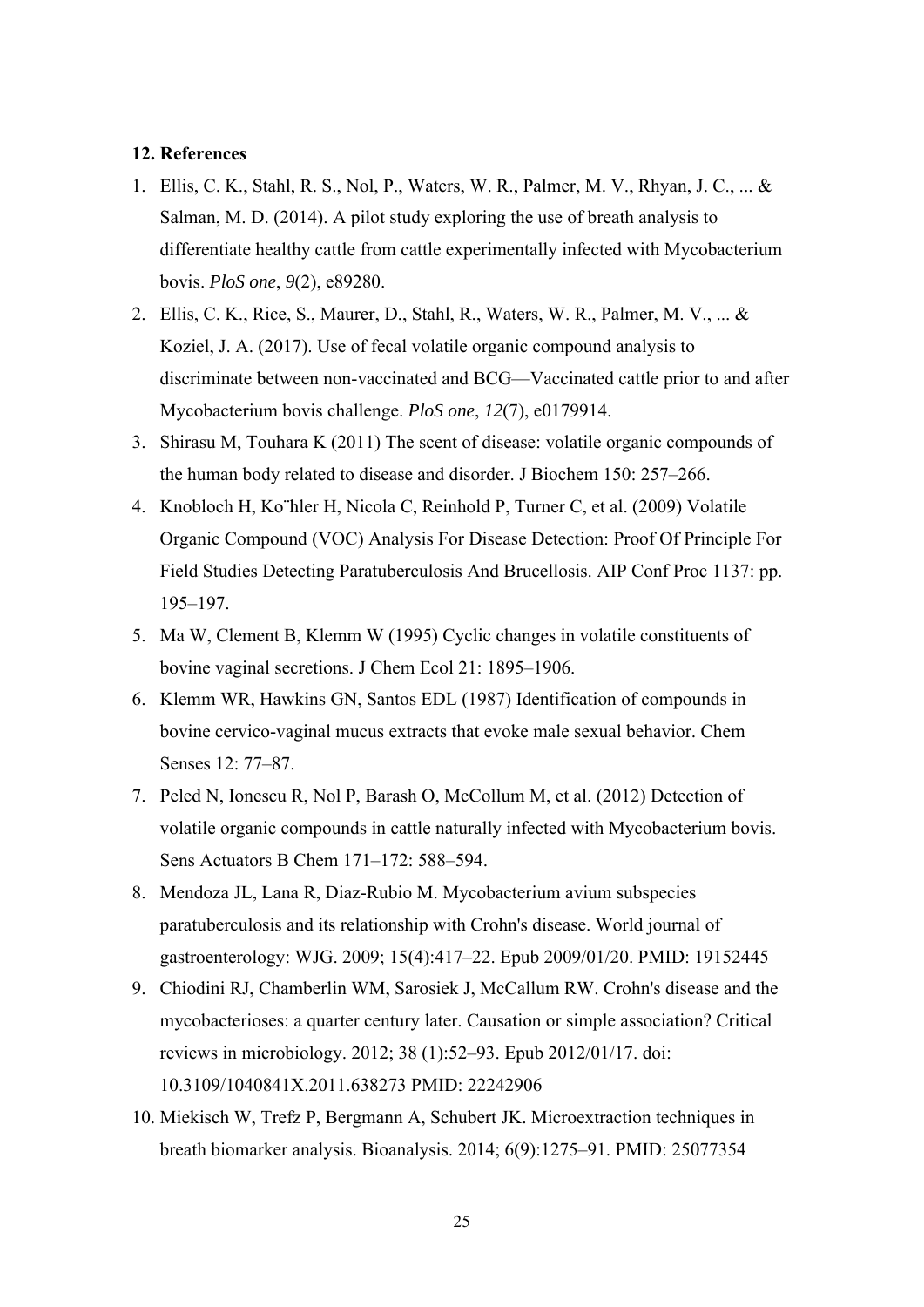- 11. Kruger C, Kohler H, Liebler-Tenorio EM. Sequential Development of Lesions 3, 6, 9, and 12 Months After Experimental Infection of Goat Kids With Mycobacterium avium subsp paratuberculosis. Veterinary Pathology Online. 2014:1–15.
- 12. Purkhart R, Kohler H, Liebler-Tenorio E, Meyer M, Becher G, Kikowatz A, et al. Chronic intestinal Mycobacteria infection: discrimination via VOC analysis in exhaled breath and headspace of feces using differential ion mobility spectrometry. Journal of breath research. 2011; 5(2):027103. Epub 2011/04/23. doi: 10.1088/1752- 7155/5/2/027103 PMID: 21512209
- 13. Trefz P, Koehler H, Klepik K, Moebius P, Reinhold P, Schubert JK, et al. Volatile emissions from Mycobacterium avium subsp. paratuberculosis mirror bacterial growth and enable distinction of different strains. PloS one. 2013; 8(10):e76868. doi: 10.1371/journal.pone.0076868 PMID: 24116177
- 14. Bergmann, A., Trefz, P., Fischer, S., Klepik, K., Walter, G., Steffens, M., ... & Miekisch, W. (2015). In vivo volatile organic compound signatures of Mycobacterium avium subsp. paratuberculosis. *PloS one*, *10*(4), e0123980.
- 15. Guarner F, Malagelada JR. Gut flora in health and disease. Lancet. 2003; 361(9356):512–9. PMID: 12583961
- 16. Probert C S, Ahmed I, Khalid T, Johnson E, Smith S and Ratcliffe N2009 Volatile organic compounds as diagnostic biomarkers in gastrointestinal and liver diseases *J. Gastrointestin. Liver Dis.* **18** 337–43
- 17. Garner C E, Smith S, de Lacy Costello B, White P, Spencer R, Probert C S and Ratcliffe N M 2007 Volatile organic compounds from feces and their potential for diagnosis of gastrointestinal disease *FASEB J.* **21** 1675–88
- 18. Garner C E, Smith S, Elviss N C, Humphrey T J, White P, Ratcliffe N M and Probert C S 2008 Identification of *Campylobacter* infection in chickens from volatile faecal emissions *Biomarkers* **13** 413–21
- 19. Maurer, D. L., Ellis, C. K., Thacker, T. C., Rice, S., Koziel, J. A., Nol, P., & VerCauteren, K. C. (2019). Screening of microbial volatile organic compounds for detection of disease in cattle: Development of lab-scale method. Scientific reports, 9(1), 1-14.
- 20. Dang, N. A., Janssen, H. G., & Kolk, A. H. (2013). Rapid diagnosis of TB using GC–MS and chemometrics. *Bioanalysis*, *5*(24), 3079-3097.
- 21. Kasbohm, E., Fischer, S., Küntzel, A., Oertel, P., Bergmann, A., Trefz, P., ... & Fröhlich, A. (2017). Strategies for the identification of disease-related patterns of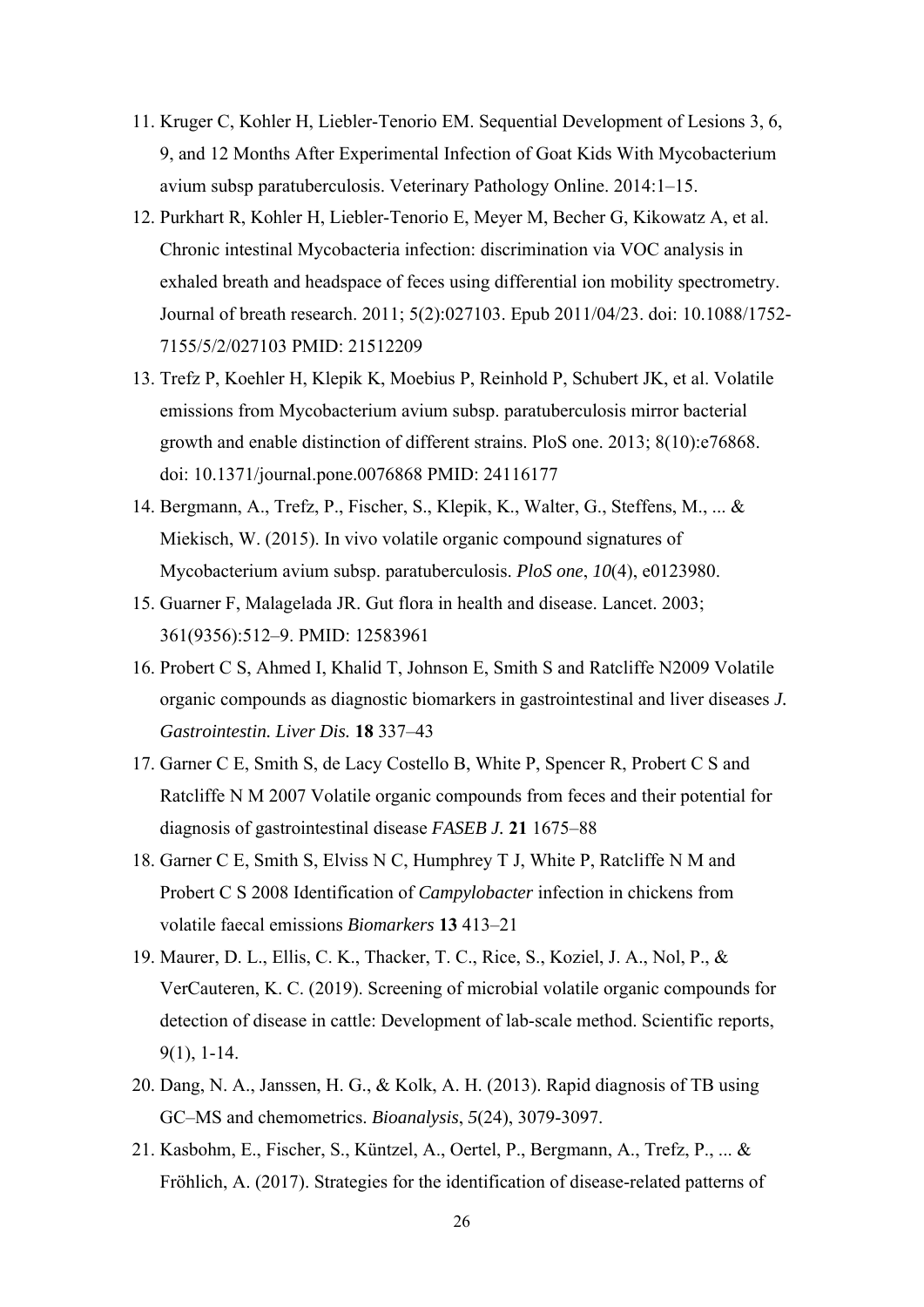volatile organic compounds: prediction of paratuberculosis in an animal model using random forests. Journal of breath research, 11(4), 047105.

- 22. Amann, A., de Lacy Costello, B., Miekisch, W., Schubert, J., Buszewski, B., Pleil, J., ... & Risby, T. (2014a). The human volatilome: volatile organic compounds (VOCs) in exhaled breath, skin emanations, urine, feces and saliva. *Journal of breath research*, *8*(3), 034001.
- 23. Mellors, T. R., Nasir, M., Franchina, F. A., Smolinska, A., Blanchet, L., Flynn, J. L., ... & Wagner, J. (2018). Identification of Mycobacterium tuberculosis using volatile biomarkers in culture and exhaled breath. *Journal of breath research*, *13*(1), 016004.
- 24. Franchina, F. A., Mellors, T. R., Aliyeva, M., Wagner, J., Daphtary, N., Lundblad, L. K., ... & Hill, J. E. (2018). Towards the use of breath for detecting mycobacterial infection: a case study in a murine model. Journal of breath research, 12(2), 026008.
- 25. Mellors, T. R., Blanchet, L., Flynn, J. L., Tomko, J., O'Malley, M., Scanga, C. A., ... & Hill, J. E. (2017). A new method to evaluate macaque health using exhaled breath: A case study of M. tuberculosis in a BSL-3 setting. Journal of Applied Physiology, 122(3), 695-701.
- 26. Biet F, Boschiroli ML, Thorel MF, Guilloteau LA. Zoonotic aspects of Mycobacterium bovis and Mycobacterium avium-intracellulare complex (MAC). Vet Res. 2005; 36(3): 411±436. Epub 2005/04/23. https://doi.org/10.1051/vetres:2005001 PMID: 15845232.
- 27. Schiller I, Oesch B, Vordermeier HM, Palmer MV, Harris BN, Orloski KA, et al. Bovine Tuberculosis: A Review of Current and Emerging Diagnostic Techniques in View of their Relevance for Disease Control and Eradication. Transbound Emerg Dis. 2010 (a) ; 57(4): 205±220. https://doi.org/10.1111/j.1865-1682.2010.01148.x PMID: 20561288
- 28. Schiller, I., Vordermeier, H. M., Waters, W. R., Whelan, A. O., Coad, M., Gormley, E., ... & Welsh, M. (2010 b). Bovine tuberculosis: effect of the tuberculin skin test on in vitro interferon gamma responses. *Veterinary immunology and immunopathology*, *136*(1-2), 1-11.
- 29. Müller, B., Dürr, S., Alonso, S., Hattendorf, J., Laisse, C. J., Parsons, S. D., ... & Zinsstag, J. (2013). Zoonotic Mycobacterium bovis–induced tuberculosis in humans. *Emerging infectious diseases*, *19*(6), 899.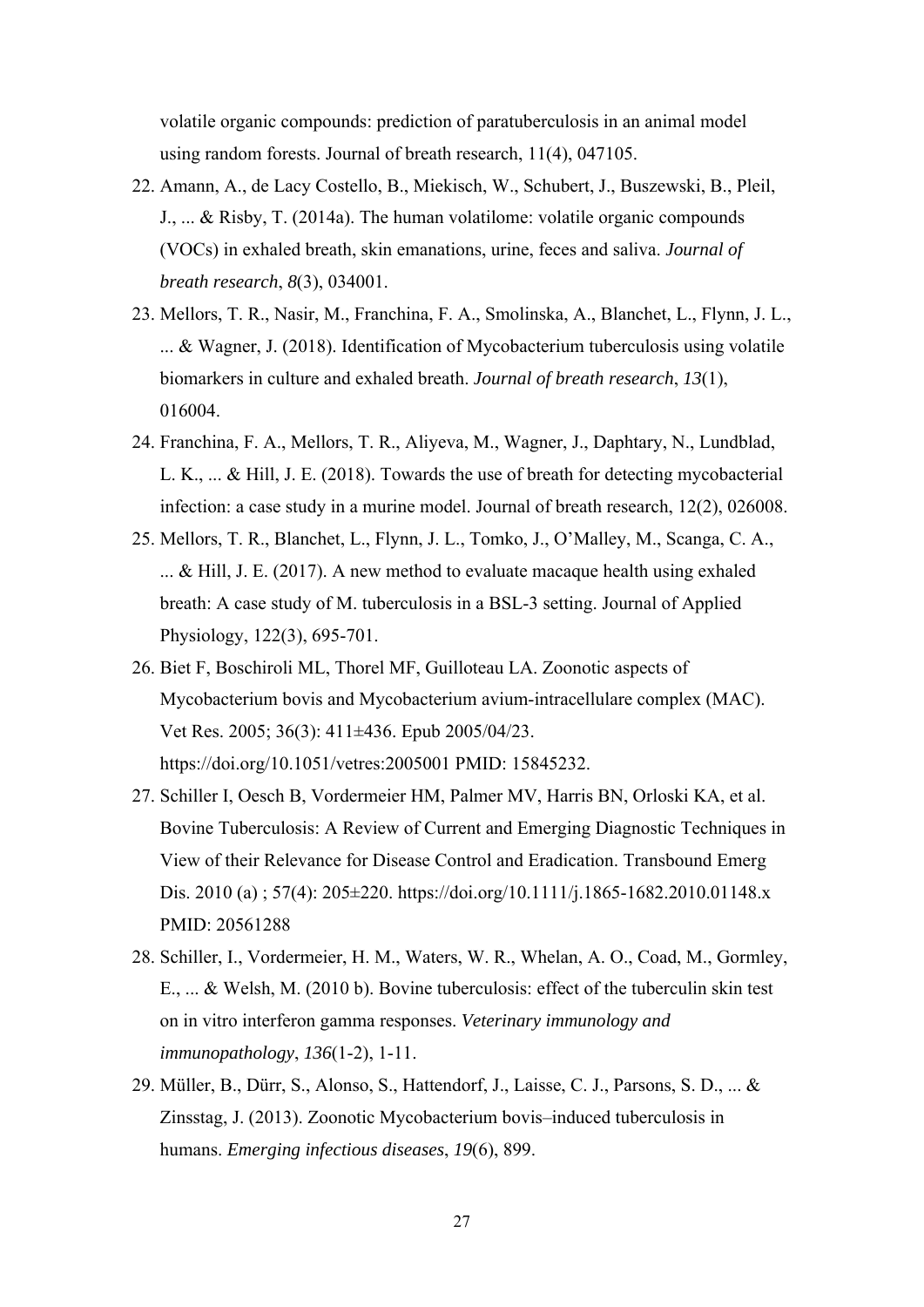- 30. Cosivi, O., Grange, J. M., Daborn, C. J., Raviglione, M. C., Fujikura, T., Cousins, D., ... & Meslin, F. X. (1998). Zoonotic tuberculosis due to Mycobacterium bovis in developing countries. *Emerging infectious diseases*, *4*(1), 59.
- 31. Cleaveland, S., Shaw, D. J., Mfinanga, S. G., Shirima, G., Kazwala, R. R., Eblate, E., & Sharp, M. (2007). Mycobacterium bovis in rural Tanzania: risk factors for infection in human and cattle populations. *Tuberculosis*, *87*(1), 30-43.
- 32. De la Rua-Domenech, R., Goodchild, A. T., Vordermeier, H. M., Hewinson, R. G., Christiansen, K. H., & Clifton-Hadley, R. S. (2006). Ante mortem diagnosis of tuberculosis in cattle: a review of the tuberculin tests, γ-interferon assay and other ancillary diagnostic techniques. *Research in veterinary science*, *81*(2), 190-210.
- 33. Grange, J. M. (2001). Mycobacterium bovis infection in human beings. *Tuberculosis*, *81*(1-2), 71-77.
- 34. Köhler, H., Gierke, F., & Möbius, P. (2008). Paratuberculosis–current concepts and future of the diagnosis. *Magyar Allatorvosok Lapja*, *130*, 67-69.
- 35. Köhler H, Soschinka A, Meyer M, Kather A, Reinhold P and Liebler-Tenorio E 2015 characterization of a caprine model for the subclinical initial phase of Mycobacterium avium subsp. paratuberculosis infectionBMCVet. Res. 11 74
- 36. McKenna, S. L. B., Keefe, G. P., Barkema, H. W., & Sockett, D. C. (2005). Evaluation of three ELISAs for Mycobacterium avium subsp. paratuberculosis using tissue and fecal culture as comparison standards. *Veterinary microbiology*, *110*(1-2), 105-111.
- 37. Nienhaus, A. Schablon, J. Torres Costa, R. Diel, Systematic review of cost and costeffectiveness of different TB-screening strategies, BMC Health Services Research 11 (2011) 1–10.
- 38. Fend, R., Geddes, R., Lesellier, S., Vordermeier, H. M., Corner, L. A. L., Gormley, E., ... & Chambers, M. A. (2005). Use of an electronic nose to diagnose Mycobacterium bovis infection in badgers and cattle. Journal of clinical microbiology, 43(4), 1745-1751.
- 39. Fend R, Kolk AHJ, Bessant C, Buijtels P, Klatser PR, et al. (2006) Prospects for clinical application of electronic-nose technology to early detection of Mycobacterium tuberculosis in culture and sputum. J Clin Microbiol 44: 2039– 2045.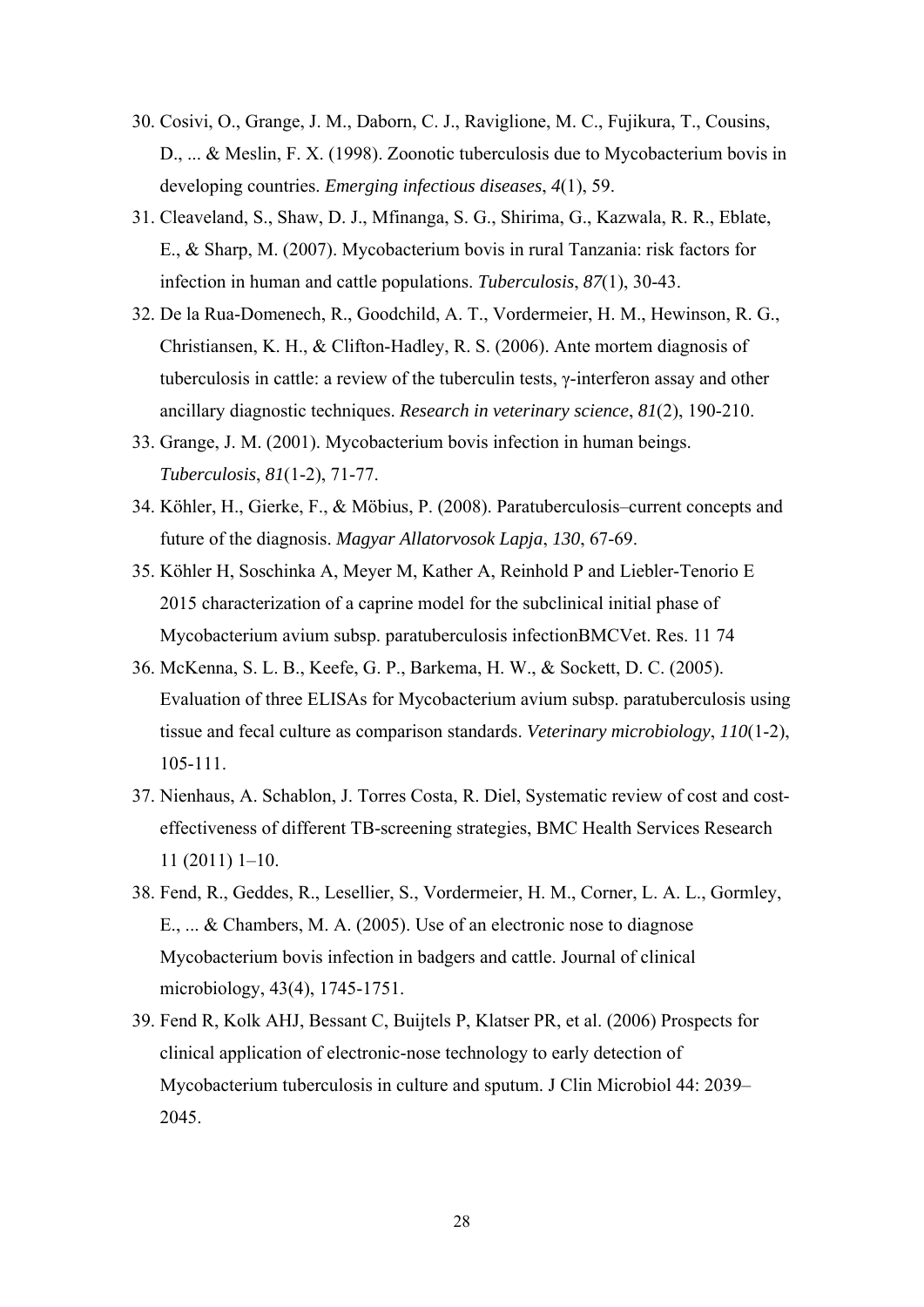- 40. Weiner J, Parida SK, Maertzdorf J, Black GF, Repsilber D, et al. (2012) Biomarkers of inflammation, immunosuppression and stress with active disease are revealed by metabolomic profiling of tuberculosis patients. PloS one 7: e40221.
- 41. Bezos, J., Casal, C., Romero, B., Schroeder, B., Hardegger, R., Raeber, A. J., ... & Dominguez, L. (2014). Current ante-mortem techniques for diagnosis of bovine tuberculosis. *Research in veterinary science*, *97*, S44-S52.
- 42. Cho, Y. S., Jung, S. C., & Oh, S. (2015). Diagnosis of bovine tuberculosis using a metal oxide‐based electronic nose. *Letters in applied microbiology*, *60*(6), 513-516.
- 43. Kaneen JB, Pfeiffer D (2006) Epidemiology of Mycobacterium bovis. In: Thoen C. O SJH, Gilsdorf M J., editor. Mycobacterium bovis Infection in Animals and Humans. Ames, IA: Blackwell Publishing.pp. 2602–2608.
- 44. Sevilla, I. A., Garrido, J. M., Molina, E., Geijo, M. V., Elguezabal, N., Vazquez, P., & Juste, R. A. (2014). Development and evaluation of a novel multicopy-elementtargeting triplex PCR for detection of Mycobacterium avium subsp. paratuberculosis in feces. *Appl. Environ. Microbiol.*, *80*(12), 3757-3768.
- 45. Katsenos, S., Nikolopoulou, M., Tsiouri, G., Bassukas, I. D., & Constantopoulos, S. H. (2011). The challenging evaluation of patients with severe psoriasis for latent tuberculosis: an important indication for IGRA. *The open respiratory medicine journal*, *5*, 59.
- 46. Buszewski, B.; Raīiu, I. A.; Milanowski, M.; Pomastowski, P.; Ligor, T. The Effect of Biosilver Nanoparticles on Different Bacterial Strains' Metabolism Reflected in Their VOCs Profiles. J. Breath Res. 2018, 12, 027105. DOI: 10.1088/1752- 7163/aa820f.
- 47. Ratiu, I.-A.; Ligor, T.; Bocos-Bintintan, V.; Buszewski, B. Mass Spectrometric Techniques for the Analysis of Volatile Organic Compounds Emitted from Bacteria. Bioanalysis. 2017, 9, 1069–1092. DOI: 10.4155/bio-2017-0051.
- 48. Ratiu, I.-A.; Ligor, T.; Bocos-Bintintan, V.; Szeliga, J.; Machała, K.; Jackowski, M.; Buszewski, B. GC-MS Application in Determination of Volatile Profiles Emitted by Infected and Uninfected Human Tissue. J. Breath Res. 2019b, 13, 026003. DOI: 10.1088/1752-7163/aaf708.
- 49. Ratiu, I. A., Bocos-Bintintan, V., Monedeiro, F., Milanowski, M., Ligor, T., & Buszewski, B. (2019a). An Optimistic Vision of Future: Diagnosis of Bacterial Infections by Sensing Their Associated Volatile Organic Compounds. Critical reviews in analytical chemistry, 1-12.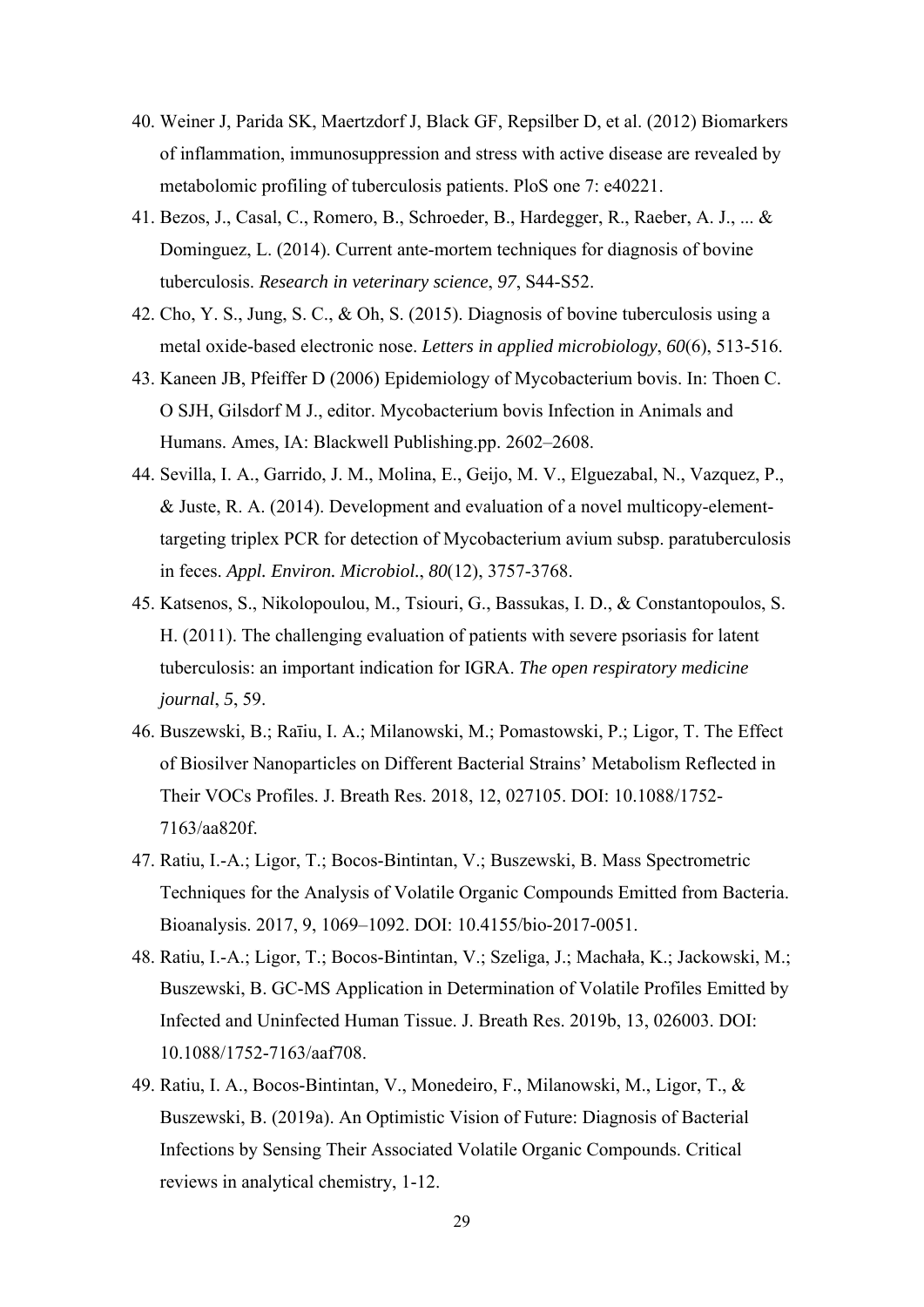- 50. Rioseras, A. T., Gomez, D. G., Ebert, B. E., Blank, L. M., Ibañez, A. J., & Sinues, P. M. (2017). Comprehensive real-time analysis of the yeast Volatilome. *Scientific reports*, *7*(1), 1-9.
- 51. E Ebert, B., Halbfeld, C., & M Blank, L. (2017). Exploration and exploitation of the yeast volatilome. *Current Metabolomics*, *5*(2), 102-118.
- 52. Singh, K. D., del Miguel, G. V., Gaugg, M. T., Ibañez, A. J., Zenobi, R., Kohler, M., ... & Sinues, P. M. (2018). Translating secondary electrospray ionization–highresolution mass spectrometry to the clinical environment. *Journal of breath research*, *12*(2), 027113.
- 53. Sinha, R., Khot, L. R., Schroeder, B. K., & Si, Y. (2017). Rapid and non–destructive detection of Pectobacterium carotovorum causing soft rot in stored potatoes through volatile biomarkers sensing. *Crop protection*, *93*, 122-131.
- 54. Phillips, M., Cataneo, R. N., Chaturvedi, A., Kaplan, P. D., Libardoni, M., Mundada, M., ... & Zhang, X. (2013). Detection of an extended human volatome with comprehensive two-dimensional gas chromatography time-of-flight mass spectrometry. *PloS one*, *8*(9).
- 55. Filipiak, W., Mochalski, P., Filipiak, A., Ager, C., Cumeras, R., E Davis, C., ... & Troppmair, J. (2016). A compendium of volatile organic compounds (VOCs) released by human cell lines. *Current medicinal chemistry*, *23*(20), 2112-2131.
- 56. Zhang, J.; Fang, A.; Wang, B.; Kim, S.-H.; Bogdanov, B.; Zhou, Z.; McClain, C.; Zhang, X. iMatch: A Retention Index Tool for Analysis of Gas Chromatography-Mass Spectrometry Data. J. Chromatogr. A. 2011, 1218, 6522–6530. doi.org/10.1016/j.chroma.2011.07.039. DOI: 10.1016/j.chroma.2011.07.039.
- 57. Heddergott, C., Calvo, A. M., & Latge, J. P. (2014). The volatome of Aspergillus fumigatus. *Eukaryotic cell*, *13*(8), 1014-1025.
- 58. Karthikeyan, K., Muniasamy, S., SankarGanesh, D., Achiraman, S., Saravanakumar, V. R., & Archunan, G. (2013). Faecal chemical cues in water buffalo that facilitate estrus detection. *Animal reproduction science*, *138*(3-4), 163-167.
- 59. Perez-Calvo, E., Wicaksono, A. N., Canet, E., Daulton, E., Ens, W., Hoeller, U., ... & Covington, J. A. (2019). The measurement of volatile organic compounds in faeces of piglets as a tool to assess gastrointestinal functionality. Biosystems Engineering, 184, 122-129.
- 60. Recharla, N., Kim, K., Park, J., Jeong, J., Jeong, Y., Lee, H., ... & Park, S. (2017). Effects of amino acid composition in pig diet on odorous compounds and microbial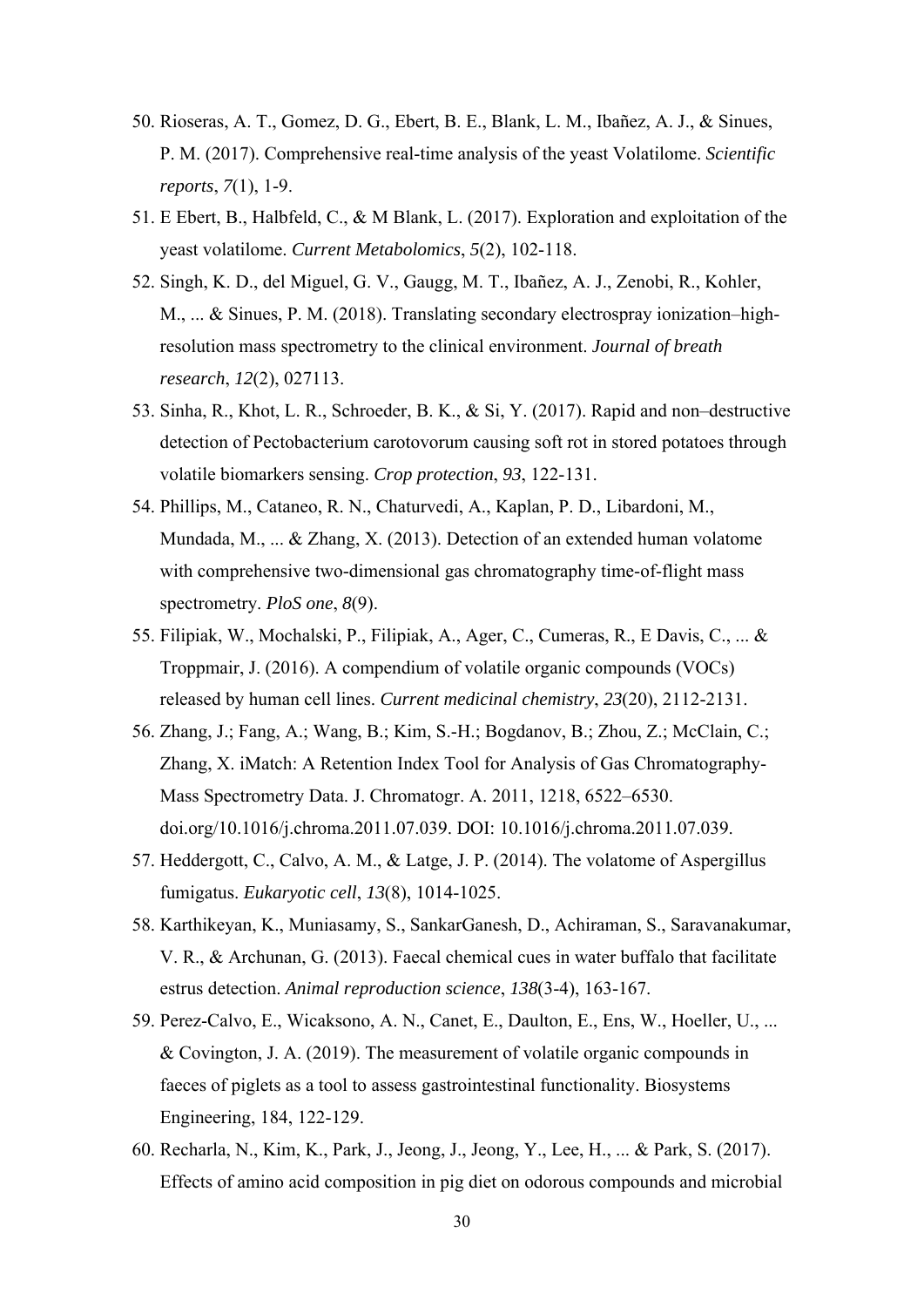characteristics of swine excreta. Journal of animal science and technology, 59(1), 28.

- 61. Stahl, R. S., Ellis, C. K., Nol, P., Waters, W. R., Palmer, M., & VerCauteren, K. C. (2015). Fecal Volatile Organic Ccompound Profiles from White-Tailed Deer (Odocoileus virginianus) as Indicators of Mycobacterium bovis Exposure or Mycobacterium bovis Bacille Calmette-Guerin (BCG) Vaccination. *PloS one*, *10*(6), e0129740.
- 62. Berendsen, B. J., Wegh, R. S., Memelink, J., Zuidema, T., & Stolker, L. A. (2015). The analysis of animal faeces as a tool to monitor antibiotic usage. Talanta, 132, 258-268.
- 63. Sever, A., Matana, Y., Gopas, J., & Zeiri, Y. (2015). Biomarkers for detection and monitoring of B16 melanoma in mouse urine and feces. Journal of biomarkers, 2015.
- 64. Phillips M, Basa-Dalay V, Bothamley G, Cataneo RN, Lam PK, et al. (2010) Breath biomarkers of active pulmonary tuberculosis. Tuberculosis 90: 145–151.
- 65. Burciaga-Robles LO, Holland BP, Step DL, Krehbiel CR, McMillen GL, et al. (2009) Evaluation of breath biomarkers and serum haptoglobin concentration for diagnosis of bovine respiratory disease in heifers newly arrived at a feedlot. Am J Vet Res 70: 1291–1298.
- 66. Pavlou AK, Magan N, Jones JM, Brown J, Klatser P, et al. (2004) Detection of Mycobacterium tuberculosis (TB) in vitro and in situ using an electronic nose in combination with a neural network system. Biosen Bioelect 20: 538–544.
- 67. Phillips, M.; Basa-Dalay, V.; Blais, J.; Bothamley, G.; Chaturvedi, A.; Modi, K.-D.; Pandya, M.; Natividad, M.-P.; Patel, U.; Ramraje, N.-N. Point-of-Care Breath Test for Biomarkers of Active Pulmonary Tuberculosis. Tuberculosis. 2012, 92, 314– 320. DOI: 10.1016/j.tube.2012.04.002.
- 68. Phillips, M., Cataneo, R. N., Condos, R., Ring Erickson, G. A., Greenberg, J., La Bombardi, V., et al. (2007). Volatile biomarkers of pulmonary tuberculosis in the breath. Tuberculosis, 87(1), 44e52.
- 69. McNerney R, Mallard K, Okolo PI, Turner C (2012) Production of volatile organic compounds by mycobacteria. FEMS Microbiol Lett 328: 150–156.
- 70. Amann A, Miekisch W, Schubert J, Buszewski B, Ligor T, Jezierski T, Pleil J, Risby T. Analysis of exhaled breath for disease detection. *Annu Rev Anal Chem (Palo Alto, Calif)* 7: 455–482, 2014b. doi:10.1146/annurevanchem-071213-020043.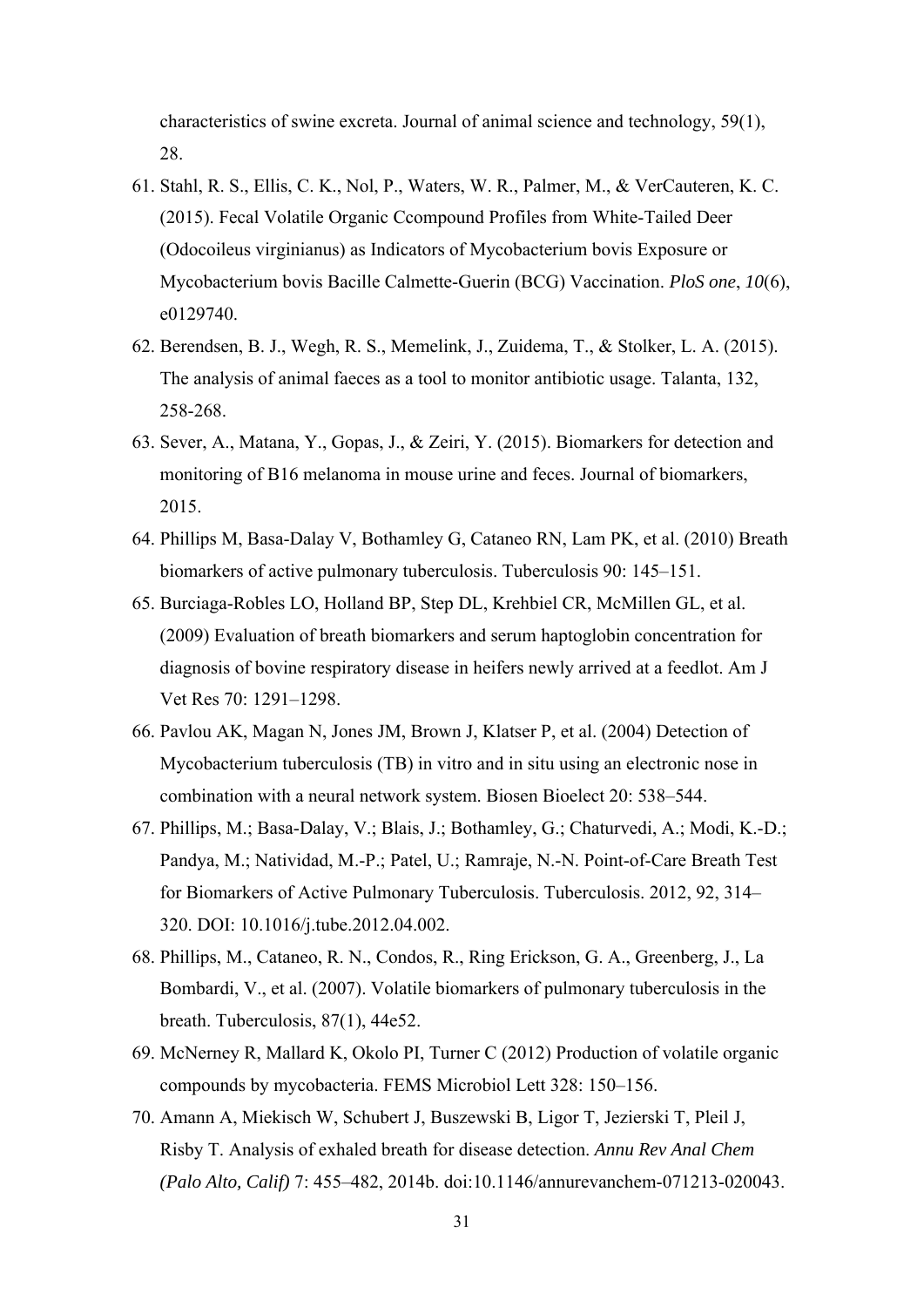- 71. Purkhart, R., Becher, G., Reinhold, P., & Köhler, H. U. (2017). Detection of mycobacteria by volatile organic compound analysis of invitro cultures using differential ion mobility spectrometry. *Journal of medical microbiology*, *66*(3), 276- 285.
- 72. Küntzel, A., Oertel, P., Fischer, S., Bergmann, A., Trefz, P., Schubert, J., ... & Köhler, H. (2018). Comparative analysis of volatile organic compounds for the classification and identification of mycobacterial species. *PloS one*, *13*(3), e0194348.
- 73. Küntzel, A., Fischer, S., Bergmann, A., Oertel, P., Steffens, M., Trefz, P., ... & Köhler, H. (2016). Effects of biological and methodological factors on volatile organic compound patterns during cultural growth of Mycobacterium avium ssp. paratuberculosis. *Journal of breath research*, *10*(3), 037103.
- 74. Spooner, A. D., Bessant, C., Turner, C., Knobloch, H., & Chambers, M. (2009). Evaluation of a combination of SIFT-MS and multivariate data analysis for the diagnosis of Mycobacterium bovis in wild badgers. Analyst, 134(9), 1922-1927.
- 75. Deda O, Gika HG, Wilson ID, Theodoridis GA (2015) An overview of fecal sample preparation for global metabolic profiling. J Pharm Biomed Anal 113:137–150
- 76. Turner, C., Knobloch, H., Richards, J., Richards, P., Mottram, T. T., Marlin, D., & Chambers, M. A. (2012). Development of a device for sampling cattle breath. Biosystems engineering, 112(2), 75-81.
- 77. Trefz, P., Koehler, H., Klepik, K., Moebius, P., Reinhold, P., Schubert, J. K., & Miekisch, W. (2013). Volatile emissions from Mycobacterium avium subsp. paratuberculosis mirror bacterial growth and enable distinction of different strains. PloS one, 8(10).
- 78. Chingin, K., Liang, J., Liu, Y., Chen, L., Wu, X., Hu, L., & Ouyang, Y. (2016). Rapid detection of Mycobacterium tuberculosis cultures by direct ambient corona discharge ionization mass spectrometry of volatile metabolites. *RSC advances*, *6*(64), 59749-59752.
- 79. Zhu, J., Bean, H. D., Wargo, M. J., Leclair, L. W., & Hill, J. E. (2013). Detecting bacterial lung infections: in vivo evaluation of in vitro volatile fingerprints. *Journal of breath research*, *7*(1), 016003.
- 80. Ibrahim, W.; Wilde, M.; Cordell, R.; Salman, D.; Ruszkiewicz, D.; Bryant, L.; Richardson, M.; Free, R.-C.; Zhao, B.; Yousuf, A. Assessment of Breath Volatile Organic Compounds in Acute Cardiorespiratory Breathlessness: A Protocol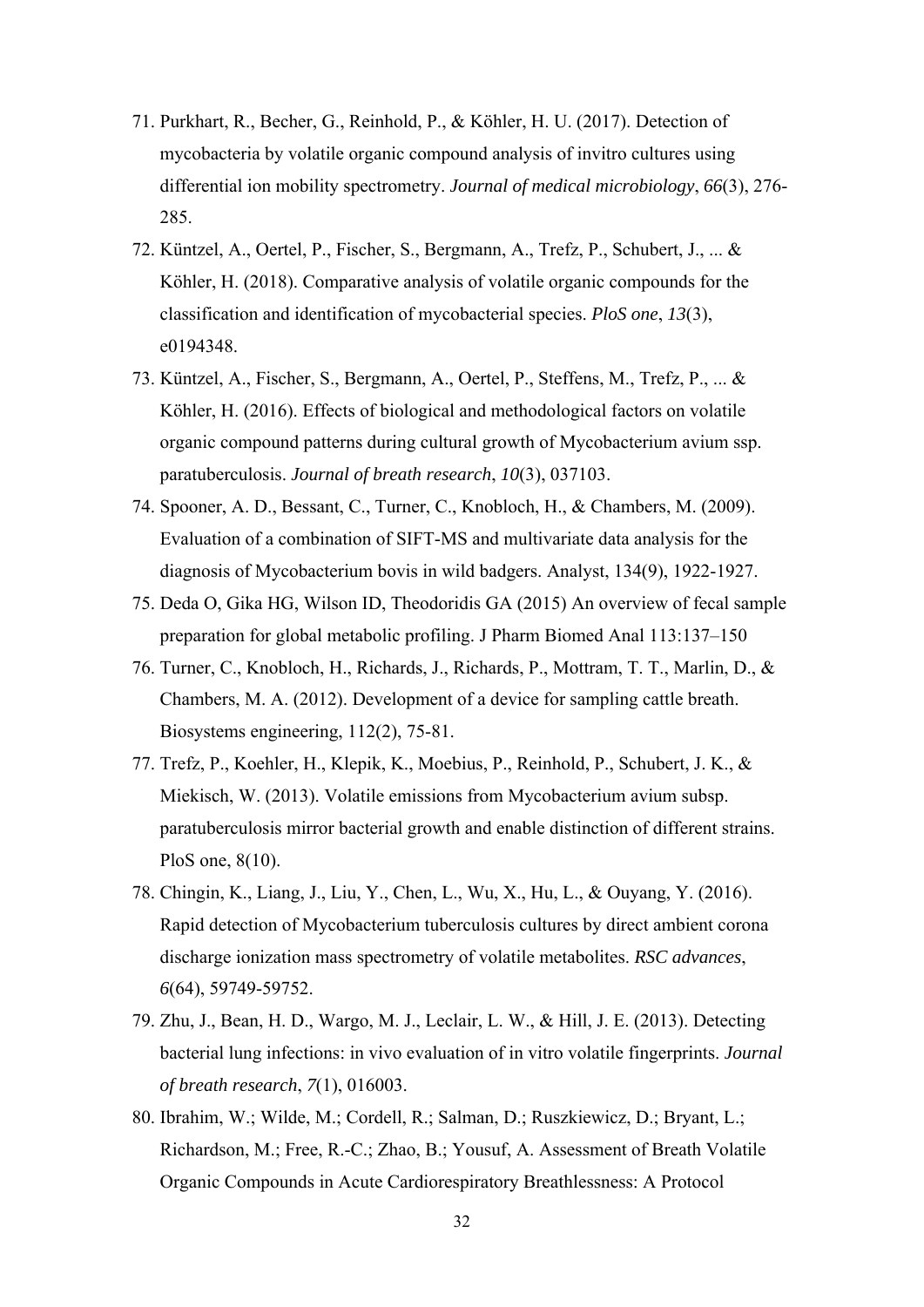Describing a Prospective Real-World Observational Study. BMJ Open. 2019, 9, e025486. DOI: 10.1136/bmjopen.

- 81. Rock, F., Barsan, N. and Weimar, U. (2008) Electronic nose: current status and future trends. Chem Rev 108, 705–725.
- 82. Macias, M.M., Manso, A.G., Orellana, C.J., Velasco, H.M., Caballero, R.G. and Chamizo, J.C. (2013) Acetic acid detection threshold in synthetic wine samples of a portable electronic nose. Sensors 13, 208–220.
- 83. Gardner, J. W., & Bartlett, P. N. (1994). A brief history of electronic noses. *Sensors and Actuators B: Chemical*, *18*(1-3), 210-211.
- 84. Majchrzak, T., Wojnowski, W., Piotrowicz, G., Gębicki, J., & Namieśnik, J. (2018). Sample preparation and recent trends in volatolomics for diagnosing gastrointestinal diseases. *TrAC Trends in Analytical Chemistry*, *108*, 38-49.
- 85. Nawrath T, Mgode GF, Weetjens B, Kaufmann SH, Schulz S. The volatiles of pathogenic and nonpathogenic mycobacteria and related bacteria. Beilstein J Org Chem. 2012; 8(1): 290±299.
- 86. Graham, J. E. (2013). Bacterial volatiles and diagnosis of respiratory infections. In *Advances in applied microbiology* (Vol. 82, pp. 29-52). Academic Press.
- 87. Elliott-Martin R, Mottram T, Gardner J, Hobbs P, Bartlett P (1997) Preliminary investigation of breath sampling as a monitor of health in dairy cattle. J Ag Eng Res 67: 267–275
- 88. Mottram TT, Dobbelaar P, Schukken YH, Hobbs PJ, Bartlett PN (1999) An experiment to determine the feasibility of automatically detecting hyperketonaemia in dairy cows. Livest Prod Sci 61: 7–11.
- 89. Dervishi, E., Zhang, G., Dunn, S. M., Mandal, R., Wishart, D. S., & Ametaj, B. N. (2017). GC–MS metabolomics identifies metabolite alterations that precede subclinical mastitis in the blood of transition dairy cows. Journal of proteome research, 16(2), 433-446.
- 90. Zhang, H., Wu, L., Xu, C., Xia, C., Sun, L., & Shu, S. (2013). Plasma metabolomic profiling of dairy cows affected with ketosis using gas chromatography/mass spectrometry. *BMC veterinary research*, *9*(1), 186.
- 91. Michelet, L., De Cruz, K., Henault, S., Tambosco, J., Richomme, C., Reveillaud, E., ... & Boschiroli, M. L. (2018). Mycobacterium bovis infection of red fox, France. *Emerging infectious diseases*, *24*(6), 1151.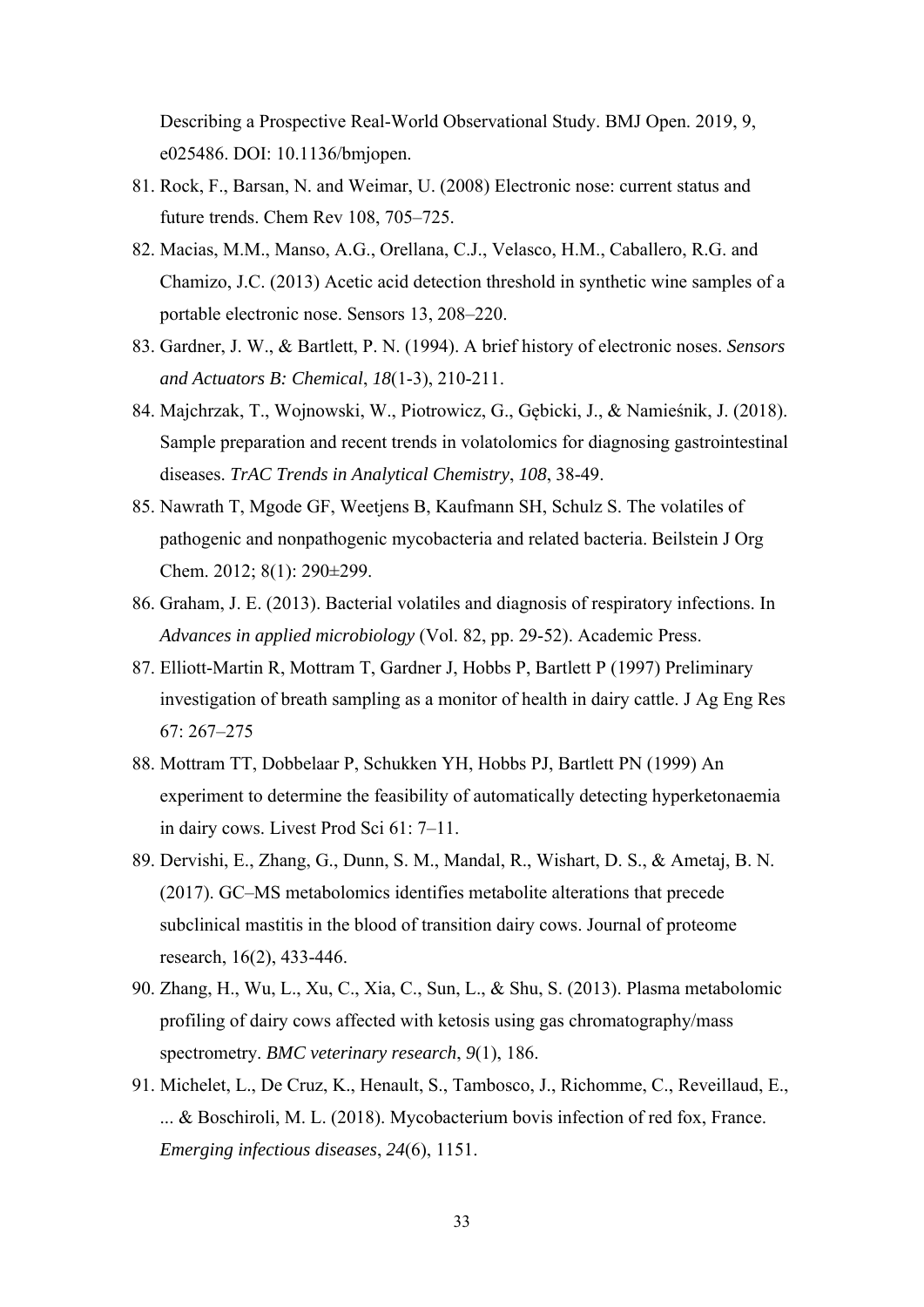- 92. Roda, G., Ng, S. C., Kotze, P. G., Argollo, M., Panaccione, R., Spinelli, A., ... & Danese, S. (2020). Crohn's disease. *Nature Reviews Disease Primers*, *6*(1), 1-19.
- 93. Skuce, R. A., Allen, A. R., & McDowell, S. W. (2012). Herd-level risk factors for bovine tuberculosis: a literature review. *Veterinary Medicine International*, *2012*.
- 94. Alvarez, J., Perez, A., Bezos, J., Marques, S., Grau, A., Saez, J. L., ... & Domiguez, L. (2012). Evaluation of the sensitivity and specificity of bovine tuberculosis diagnostic tests in naturally infected cattle herds using a Bayesian approach. *Veterinary microbiology*, *155*(1), 38-43.
- 95. Nuñez-Garcia, J., Downs, S. H., Parry, J. E., Abernethy, D. A., Broughan, J. M., Cameron, A. R., ... & More, S. J. (2018). Meta-analyses of the sensitivity and specificity of ante-mortem and post-mortem diagnostic tests for bovine tuberculosis in the UK and Ireland. *Preventive Veterinary Medicine*, *153*, 94-107.
- 96. Diez-Delgado, I., Sevilla, I. A., Romero, B., Tanner, E., Barasona, J. A., White, A. R., ... & Vicente, J. (2018). Impact of piglet oral vaccination against tuberculosis in endemic free-ranging wild boar populations. *Preventive veterinary medicine*, *155*, 11-20
- 97. Aggio, R. B., White, P., Jayasena, H., de Lacy Costello, B., Ratcliffe, N. M., & Probert, C. S. (2017). Irritable bowel syndrome and active inflammatory bowel disease diagnosed by faecal gas analysis. Alimentary pharmacology & therapeutics, 45(1), 82-90.
- 98. Ubeda, C., Lepe-Balsalobre, E., Ariza-Astolfi, C., & Ubeda-Ontiveros, J. M. (2019). Identification of volatile biomarkers of Giardia duodenalis infection in children with persistent diarrhoea. *Parasitology Research*, *118*(11), 3139-3147.
- 99. Tait, E., Hill, K. A., Perry, J. D., Stanforth, S. P., & Dean, J. R. (2014). Development of a novel method for detection of C lostridium difficile using HS‐ SPME‐GC‐MS. *Journal of applied microbiology*, *116*(4), 1010-1019.
- 100. Summers S, Quimby JM, Phillips RK, Stockman J, Isaiah A, Lidbury JA, et al. Preliminary evaluation of fecal fatty acid concentrations in cats with chronic kidney disease and correlation with indoxyl sulfate and p-cresol sulfate. Journal of Veterinary Internal Medicine. 2020;34(1):206-15.
- 101. Blake AB, Guard BC, Honneffer JB, Lidbury JA, Steiner JM, Suchodolski JS. Altered microbiota, fecal lactate, and fecal bile acids in dogs with gastrointestinal disease. Plos One. 2019;14(10):21